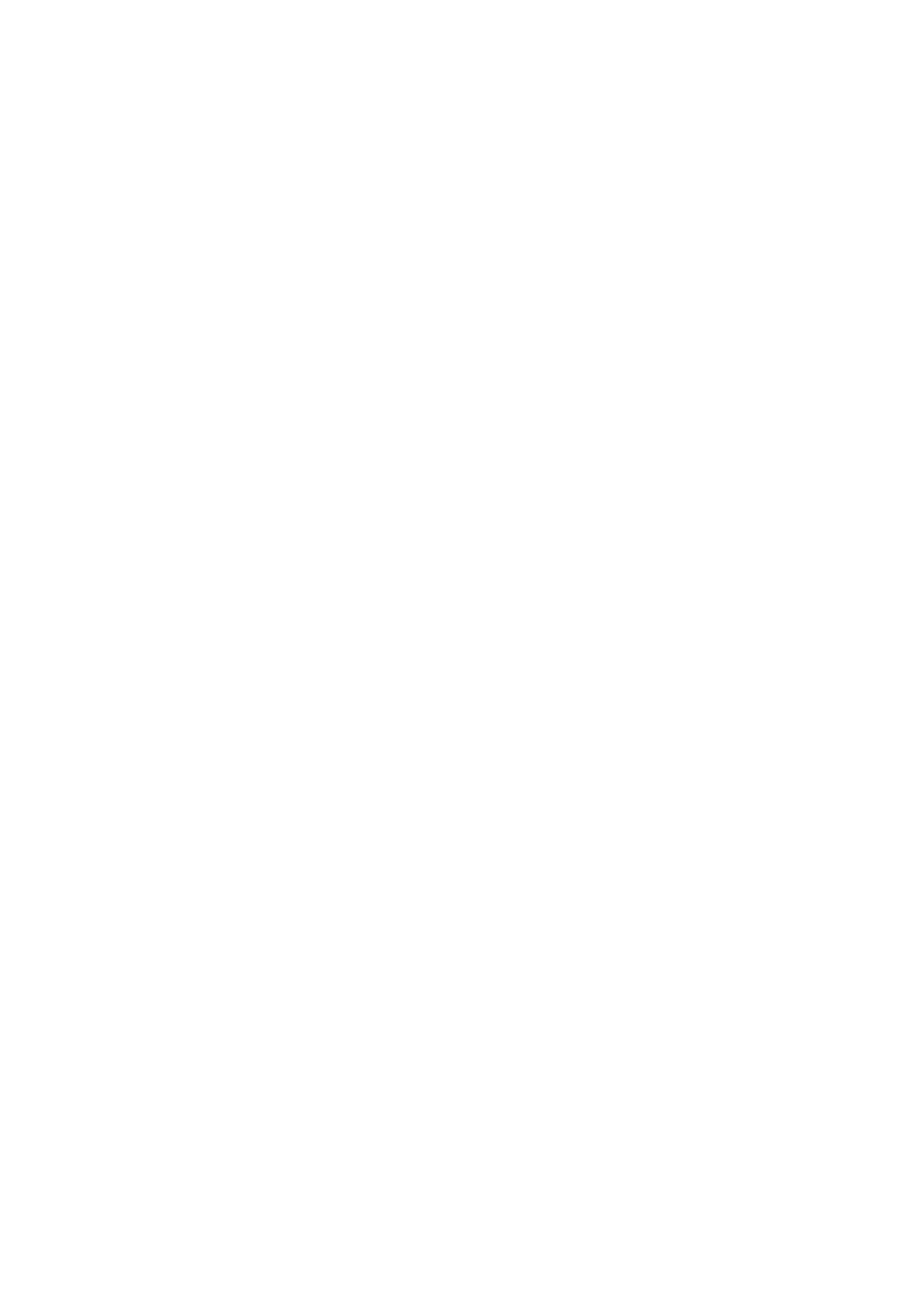# **1. INTRODUCTION**

This manual contains installation and operation instructions for the CR Series Scales. Please read the manual completely before using the scale.

## **1.1 Safety Precautions**

Please follow these safety precautions:

- Verify that the AC Adapter input voltage matches the local AC power supply.
- Use the scale only in dry locations.
- For best results, use the scale in the specified optimum operating temperature.
- Do not operate the scale in hostile or unstable environments.
- Use your scale with care, gently loading items to be weighed onto the center of the pan. Avoiding rough treatment will aid in the life of your scale.
- Indoor use
- If the equipment is used in a manner not specified by the manufacturer, the protection provided by the equipment may be impaired.

## **1.2. General Product Features**

- **Power Up test:** When the scale is turned on, all display segments will be displayed for a few seconds, indicating that the unit is self adjusting to zero. Once the "0" is displayed, the scale is ready for use.
- **Stable Reading indication:** A star indicator will appear in the lower left corner of the display when a stable reading has been reached.
- **Overload:** If the applied load exceeds the capacity of the scale, an "E" will appear on the display and the load should be removed immediately. The scale will return to normal operation.
- **Tare Function:** Values can progressively be added to a sample. By

pressing the  $\rightarrow 0e^{i\theta}$  button, the scale display returns to zero. After adding additional mass, press  $\rightarrow 0e^{i\omega}$  to zero the scale again. Additional mass may

be added up to the capacity of the scale.

 **Negative Value:** When a load is removed from the scale, any zeroed value will be displayed as a negative number. To return to normal operation, the

zeroed value can be cancelled by pressing  $\rightarrow 0^{\circ}$  button.

- **Low Battery Indication:** The display will show "Lo" when the batteries are weak and need to be replaced.
- **Auto Shut-Off:** To extend battery life, the scale will automatically turn off after approximately (4) minutes if no active weighing is occurring. This feature is active with battery operation only.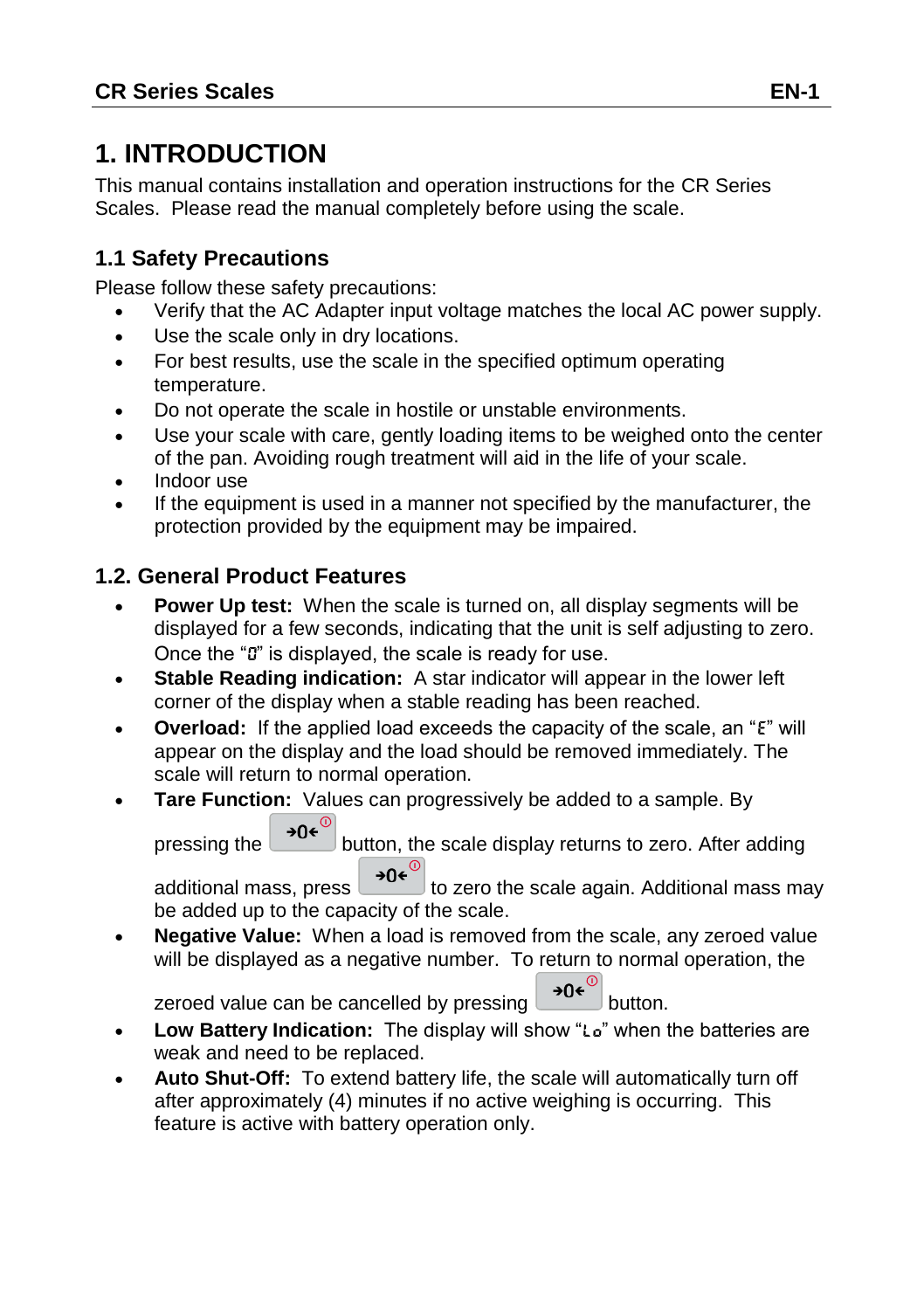# **2. INSTALLATION**

## **2.1 Transportation Protection (0.1g model only)**

Remove the plastic transportation protective insert for use. Save the plastic insert to ensure safe transport.



#### **2.2 Power**

Power the scale using the AC power adapter (not included) or 3 AA batteries.

#### **Battery Installation**

Remove the battery cover on the bottom of the scale and place the 3 "AA" size batteries into the compartment as indicated. Do not use excessive force or press the weighing pan. Re insert the battery cover.

#### **AC Power Connection**

Connect the AC adapter (not included) to the receptacle at the rear of the scale. Plug the AC adapter into a properly grounded electrical outlet.

The scale base allows for the efficient stacking of one scale on top of another. **Note:** do not stack more that 4 scales on top of each other.

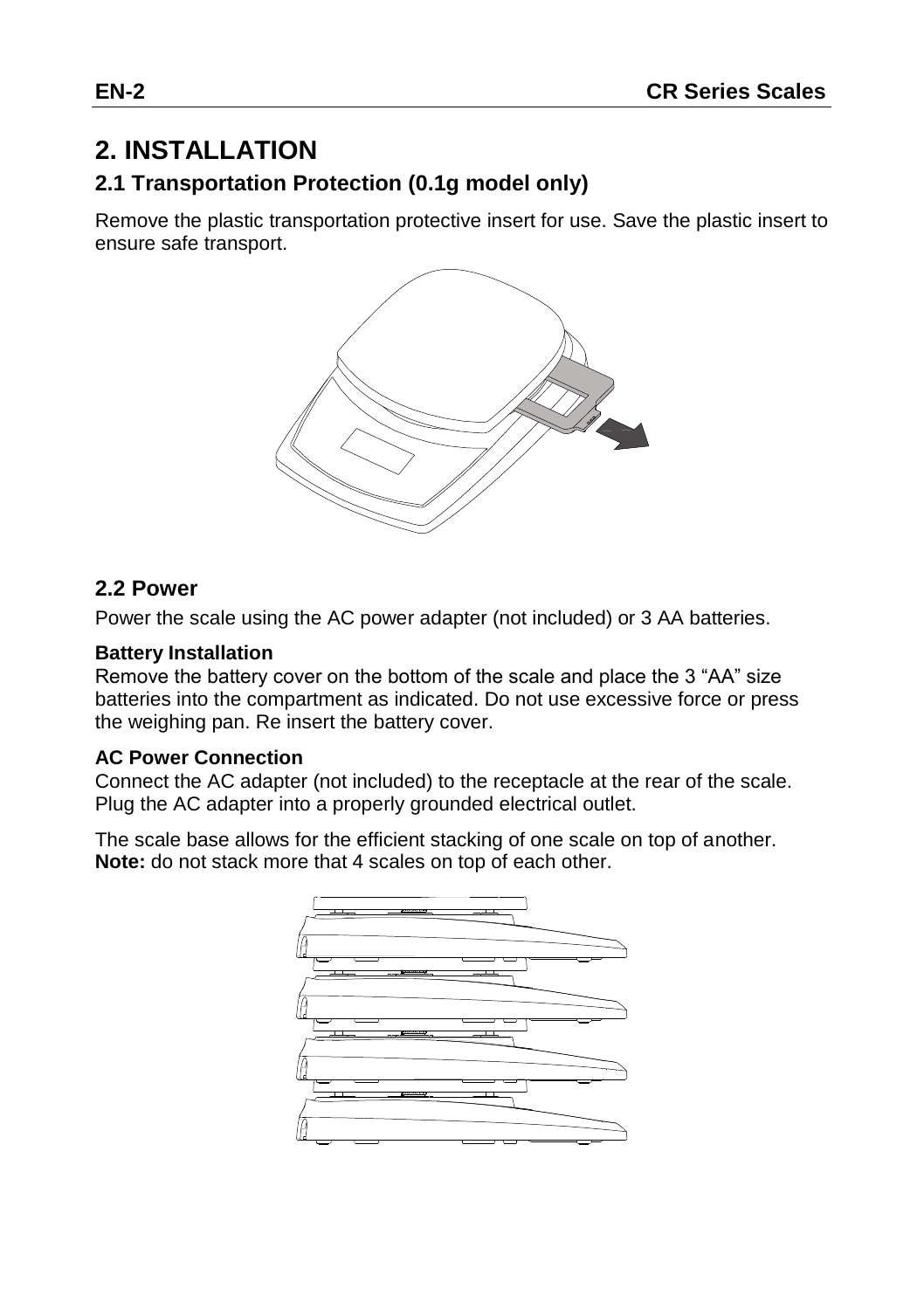# **3. OPERATION**

## **3.1 Two Button Keypad**

- $\overline{20}$  **:** Pressing this button turns on the scale. This same button operates the zero feature when the scale is on. Press and hold this button for three seconds to turn the scale off.
- **1** Press this button briefly to change the weighing unit. Press and hold this button to begin the calibration process.

# **3.2 Calibration**

For best results calibrate the scale at regular intervals. This is especially important if the scale is in use for prolonged periods.

Calibration weights are not provided with the scale

- Press and hold the **button to start the** calibration process. The display will show CAL.
- The calibration process can be aborted by turning the scale off.
- Press the  $\rightarrow 0e^{i\theta}$  button to capture 0. The display shows -C- while the scale stores the zero load signal.
- The display will show E xxx where xxx is the calibration weight in grams.
- Place the appropriate calibration weight on the platform.
- Press the  $\rightarrow 0$ <sup>e</sup> button.
- The display shows [ while the scale stores the calibration point signal.
- After calibration, the display returns to the normal weighing mode.

The message LRL E will appear if the calibration steps are not followed or the wrong weight was used.

**CAL** 









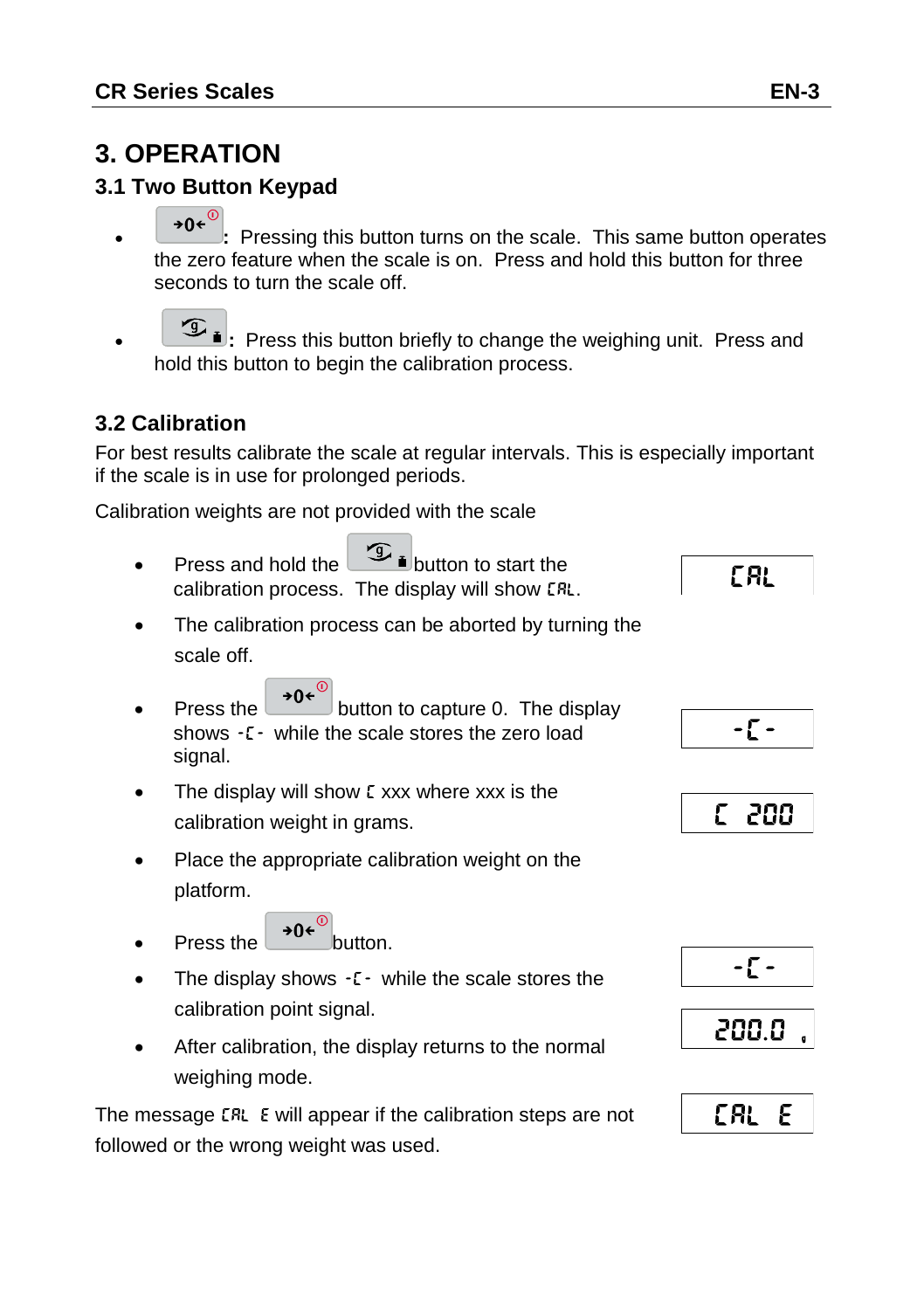# **4. SERVICE INFORMATION**

If the troubleshooting section does not resolve your problem, contact an Authorized Ohaus Service Agent. Please visit our website www.ohaus.com to locate the Ohaus office nearest you.

# **5. TECHNICAL DATA**

## **5.1 Specifications**

| <b>Model</b>                                          | <b>CR221</b>                                           | <b>CR621</b>                     | <b>CR2200</b>                | <b>CR5200</b>  |  |
|-------------------------------------------------------|--------------------------------------------------------|----------------------------------|------------------------------|----------------|--|
| Capacity (g)                                          | 220                                                    | 620                              | 2200                         | 5200           |  |
| Readability (g)                                       | 0.1                                                    | 0.1                              | 1                            | 1              |  |
| Repeatability (Std. Dev.) (g)                         | 0.1                                                    | 0.1                              | 1                            | 1              |  |
| Linearity (g)                                         | 0.1                                                    | 0.1                              | 1                            | 1              |  |
| <b>Span Calibration Mass</b>                          | 200 g                                                  | 500 <sub>g</sub>                 | 1 kg                         | 2 kg           |  |
| Stabilization Time (s)                                | 2                                                      | $\mathfrak{p}$                   | $\overline{2}$               | $\overline{2}$ |  |
| Construction                                          |                                                        |                                  | ABS housing & pan            |                |  |
| Calibration                                           |                                                        | User-selectable external span /  | Digital with external weight |                |  |
| Tare Range                                            |                                                        |                                  | Full capacity by subtraction |                |  |
| Weighing Units**                                      |                                                        | g, oz, ozt, dwt, lb:oz,taels (3) |                              |                |  |
| <b>Application Modes</b>                              | Weighing                                               |                                  |                              |                |  |
| Power Requirement                                     | 3 AA batteries (included) or AC adapter (not included) |                                  |                              |                |  |
| <b>Typical Battery Life</b>                           | 300 hours                                              |                                  |                              |                |  |
| <b>Operation Temperature</b>                          | 5°C (41°F) to 40°C (104°F) at 10% to 80% relative      |                                  |                              |                |  |
| Range                                                 | humidity, non-condensing                               |                                  |                              |                |  |
| <b>Specified Temperature</b>                          | 18°C (64°F) to 25°C (77°F) at 10% to 80% relative      |                                  |                              |                |  |
| Range                                                 | humidity, non-condensing                               |                                  |                              |                |  |
| <b>Storage Conditions</b>                             | -20°C (-4°F) to 55°C (131°F) at 10% to 90% relative    |                                  |                              |                |  |
|                                                       |                                                        |                                  | humidity, non-condensing     |                |  |
| Display Type                                          | Liquid crystal display (LCD)                           |                                  |                              |                |  |
| <b>Display Size</b>                                   | 15 mm / 0.6 in digits                                  |                                  |                              |                |  |
| Pan Size (W x D)                                      | 5 x 5.2 in / 125 x 132 mm                              |                                  |                              |                |  |
| <b>Balance Dimensions</b><br>$(W \times D \times H)$  | 5.5 x 8.1 x 1.6 in / 140 x 205 x 41 mm                 |                                  |                              |                |  |
| <b>Shipping Dimensions</b><br>$(W \times D \times H)$ | 6.7 x 9.3 x 2.2 in / 170 x 235 x 55 mm                 |                                  |                              |                |  |
| Net Weight                                            | $0.4$ kg / 0.9 lb                                      |                                  |                              |                |  |
| Shipping Weight                                       | 0.6 kg / 1.3 lb                                        |                                  |                              |                |  |

\*\* Availability is dependent on model and region.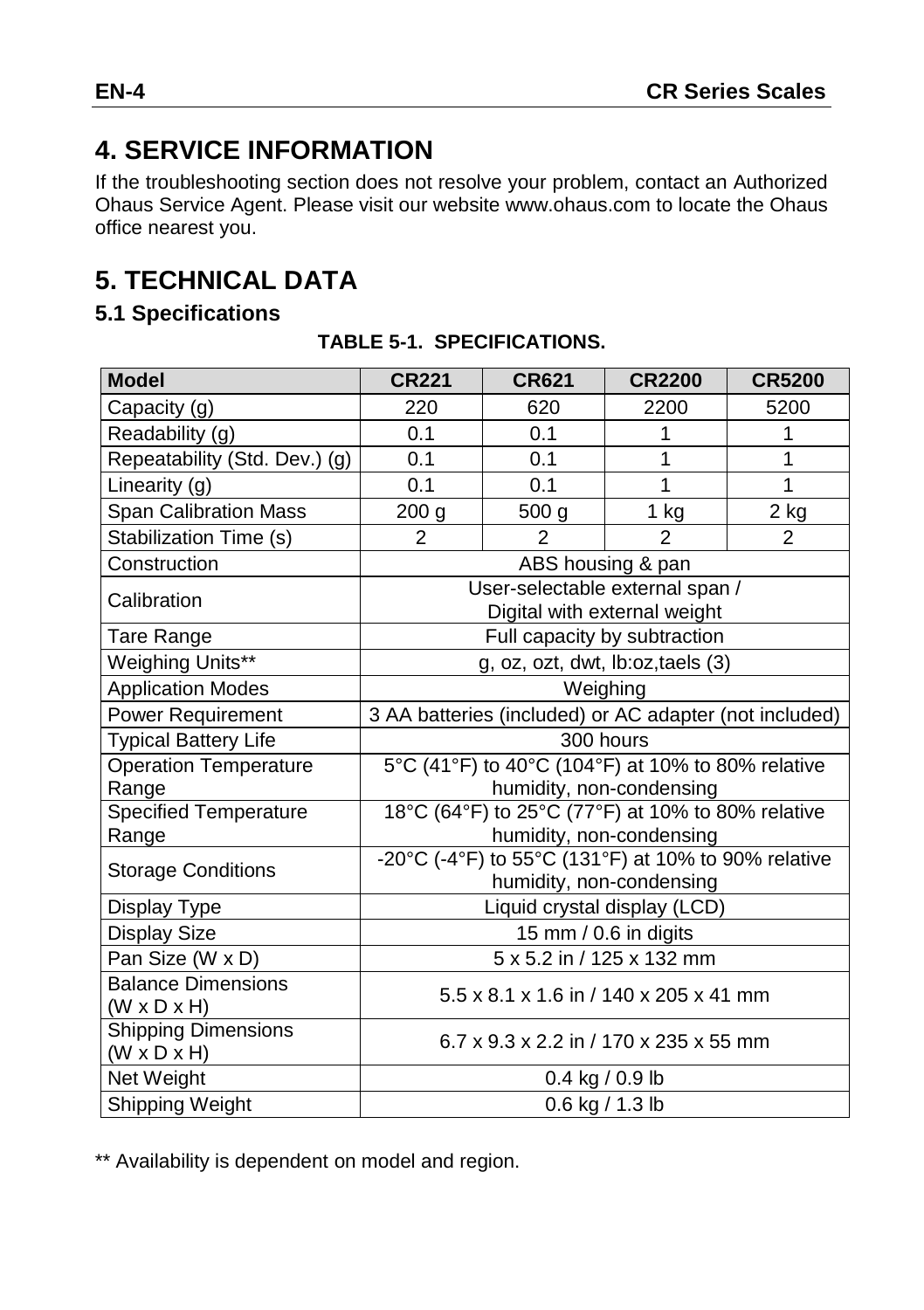## **5.2 Compliance**

Compliance to the following standards is indicated by the corresponding mark on the product.

| <b>Mark</b> | <b>Standard</b>                                                                                                                                                                                                              |
|-------------|------------------------------------------------------------------------------------------------------------------------------------------------------------------------------------------------------------------------------|
|             | This product complies with the applicable harmonized standards of<br>EU Directives 2011/65/EU (RoHS), 2014/30/EU (EMC) and<br>2014/35/EU (LVD). The EU Declaration of Conformity is available<br>online at www.ohaus.com/ce. |
|             | EN 61326-1                                                                                                                                                                                                                   |

| <b>Disposal</b><br>In conformance with the European Directive 2012/19/EU on Waste<br>Electrical and Electronic Equipment (WEEE) this device may not be<br>disposed of in domestic waste. This also applies to countries outside<br>the EU, per their specific requirements.<br>Please dispose of this product in accordance with local regulations at<br>the collecting point specified for electrical and electronic equipment.<br>If you have any questions, please contact the responsible authority or<br>the distributor from which you purchased this device.<br>Should this device be passed on to other parties (for private or<br>professional use), the content of this regulation must also be related.<br>Thank you for your contribution to environmental protection. |
|------------------------------------------------------------------------------------------------------------------------------------------------------------------------------------------------------------------------------------------------------------------------------------------------------------------------------------------------------------------------------------------------------------------------------------------------------------------------------------------------------------------------------------------------------------------------------------------------------------------------------------------------------------------------------------------------------------------------------------------------------------------------------------|
| For disposal instructions in Europe, refer to www.ohaus.com/weee.                                                                                                                                                                                                                                                                                                                                                                                                                                                                                                                                                                                                                                                                                                                  |

#### **FCC Note**

This equipment has been tested and found to comply with the limits for a Class B digital device, pursuant to Part 15 of the FCC Rules. These limits are designed to provide reasonable protection against harmful interference in a residential installation. This equipment generates, uses and can radiate radio frequency energy and, if not installed and used in accordance with the instructions, may cause harmful interference to radio communications. However, there is no guarantee that interference will not occur in a particular installation. If this equipment does cause harmful interference to radio or television reception, which can be determined by turning the equipment off and on, the user is encouraged to try to correct the interference by one or more of the following measures:

- Reorient or relocate the receiving antenna.
- Increase the separation between the equipment and receiver.
- Connect the equipment into an outlet on a circuit different from that to which the receiver is connected.
- Consult the dealer or an experienced radio/TV technician for help.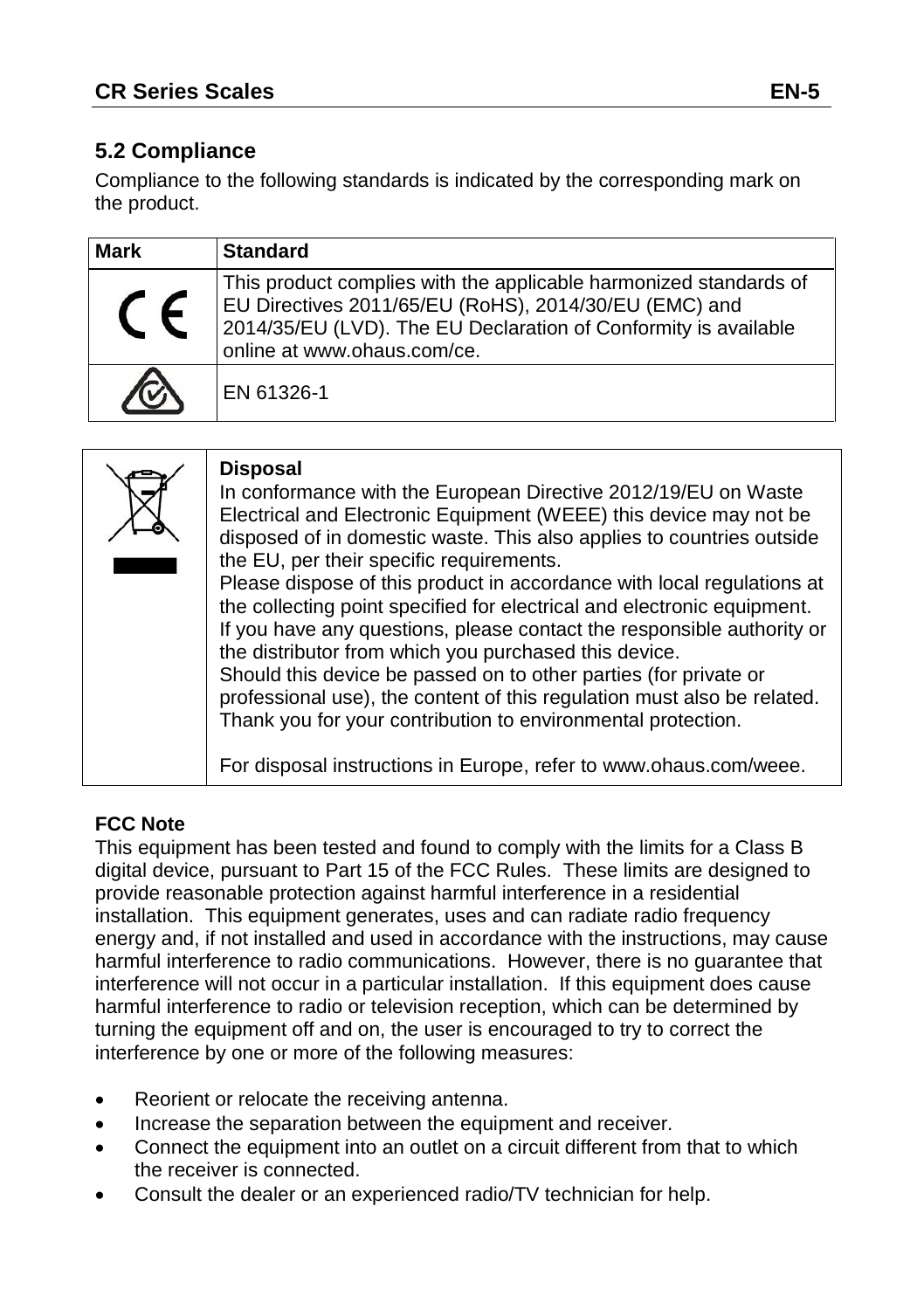#### **Industry Canada Note**

This Class B digital apparatus complies with Canadian ICES-003.

#### **ISO 9001 Registration**

The management system governing the production of this product is ISO 9001 certified.

# **LIMITED WARRANTY**

OHAUS products are warranted against defects in materials and workmanship from the date of delivery through the duration of the warranty period. During the warranty period OHAUS will repair, or, at its option, replace any component(s) that proves to be defective at no charge, provided that the product is returned, freight prepaid, to **OHAUS** 

This warranty does not apply if the product has been damaged by accident or misuse, exposed to radioactive or corrosive materials, has foreign material penetrating to the inside of the product, or as a result of service or modification by other than OHAUS. In lieu of a properly returned warranty registration card, the warranty period shall begin on the date of shipment to the authorized dealer. No other express or implied warranty is given by OHAUS Corporation. OHAUS Corporation shall not be liable for any consequential damages.

As warranty legislation differs from state to state and country to country, please contact OHAUS or your local OHAUS dealer for further details.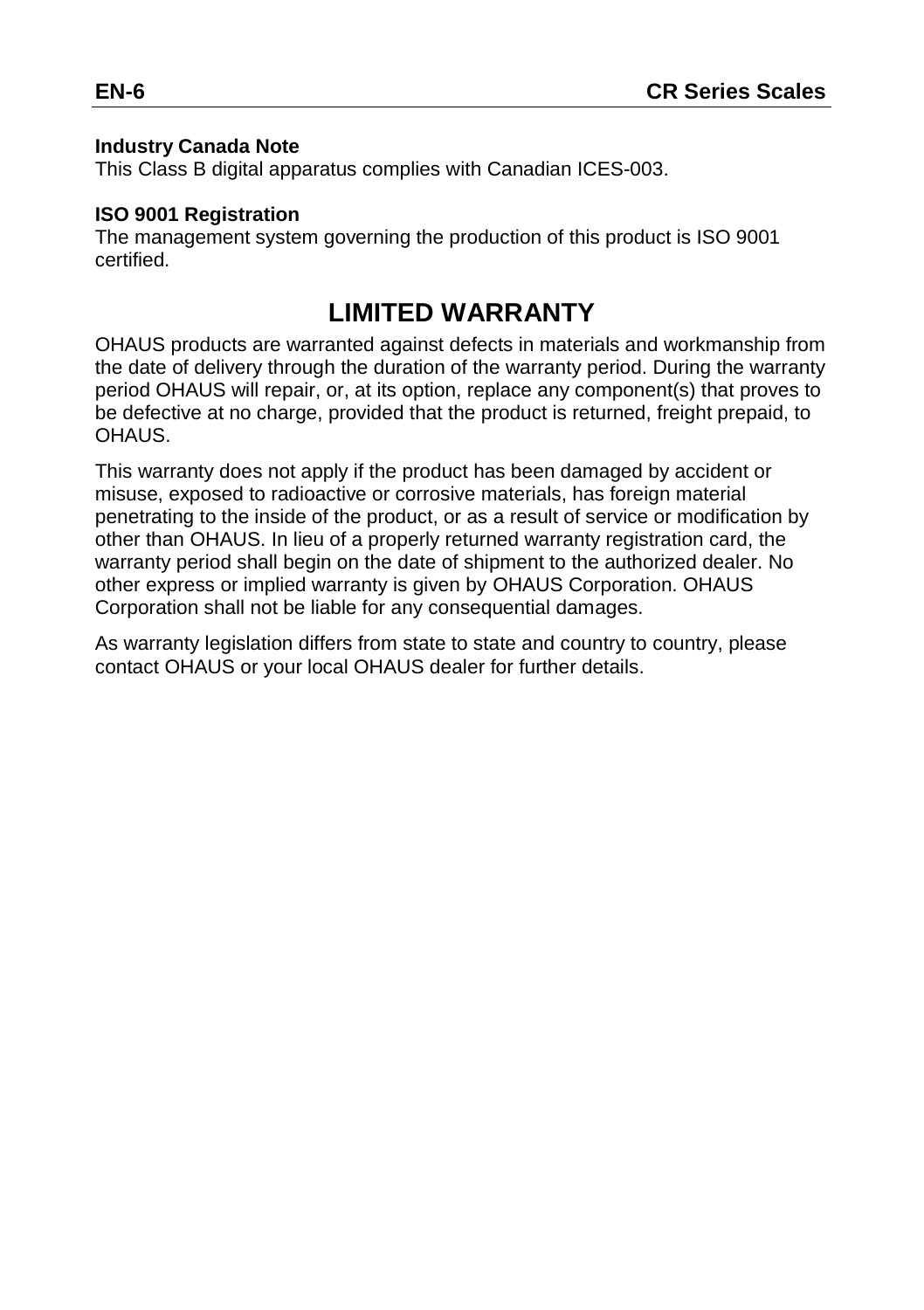# **1. INTRODUCCIÓN**

Este manual contiene instrucciones de instalación y operación para las básculas de la serie compacta CR. Lea el manual completamente antes de usar la báscula.

#### **1.1 Precauciones de seguridad**

Siga estas precauciones de seguridad:

- Verifique que el voltaje del adaptador de corriente alterna coincida con la alimentación eléctrica local.
- Use la báscula sólo en lugares secos.
- Para obtener los mejores resultados, use la báscula en la temperatura de operación óptima especificada.
- No opere la báscula en ambientes hostiles o inestables.
- Use su báscula con cuidado, y cargue los artículos a ser pesados en el centro de la bandeja. Evite el trato rudo para prolongar la vida útil de la báscula.
- Usos en interiores.
- Si el equipo se usa de una manera no especificada por el fabricante, la protección brindada por el equipo puede ser deteriorada.

## **1.2 Características generales del producto**

- **Prueba de encendido:** Cuando se enciende la báscula, todos los segmentos de pantalla se muestran durante varios segundos, lo cual indica que la unidad se está ajustando automáticamente en cero. Una vez que aparece el "0", la báscula está lista para usarse.
- **Indicación de lectura estable:** Un indicador de estrella aparecerá en la parte inferior izquierda de la pantalla cuando se haya obtenido una lectura estable.
- **Sobrecarga:** Si la carga aplicada excede la capacidad de la báscula, aparecerá una "E" en la pantalla y la carga debe ser retirada de inmediato. La báscula regresará a su operación normal.
- **Función de tara:** Se pueden agregar valores progresivamente a una muestra. La pantalla de la báscula regresa a cero cuando se presiona el

botón **→0←**<sup>0</sup>, Después de agregar peso adicional, presione →0←<sup>0</sup> para volver a poner la báscula en cero. Se puede agregar peso adicional hasta el límite de la capacidad de la báscula.

 **Valor negativo:** Cuando se retira una carga de la báscula, cualquier valor puesto en cero se mostrará como número negativo. Para regresar al funcionamiento normal, se puede cancelar el valor puesto en cero al

presionar  $\rightarrow 0$ <sup>O</sup>

 **Indicación de batería baja:** La pantalla mostrará "Lo" cuando las baterías están débiles y necesiten reemplazarse.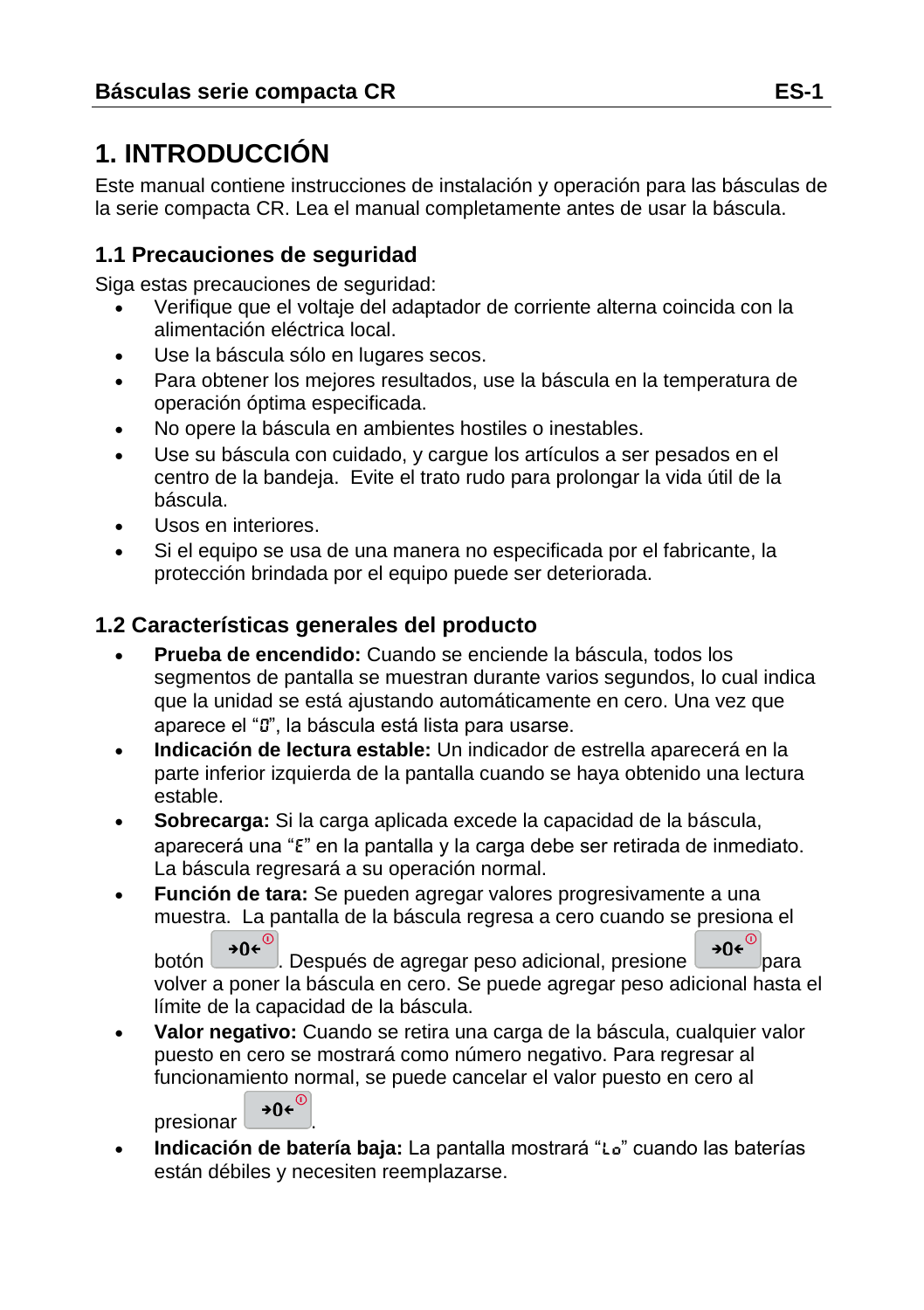Apagado automático: Para extender la vida útil de las baterías, la báscula se apaga automáticamente después de aproximadamente (4) minutos si no se realiza pesaje activo. Esta característica está activa sólo con funcionamiento con baterías.

# **2. INSTALACIÓN**

## **2.1 Procedimiento de transporte (solo modelo 0.1g)**

Retire el inserto protector de transporte de plástico para su uso. Guarde el inserto de plástico para garantizar un transporte seguro.



## **2.2 Energía**

Proporcione corriente a la báscula con un adaptador de corriente alterna (no incluido) o con 3 baterías AA.

#### **Instalación de las baterías**

Retire la tapa de las baterías en la parte inferior de la báscula y coloque las 3 baterías de tamaño "AA" en el compartimiento como se indica. No use fuerza ni presión excesiva sobre la bandeja de pesaje. Reinstale la tapa de las baterías.

#### **Conexión de corriente alterna**

Conecte el adaptador de corriente alterna (no incluido) en el receptáculo en la parte posterior de la báscula.

Conecte el adaptador de corriente alterna en una toma eléctrica conectada a tierra.

La base de la báscula permite colocar una sobre otra para apilarlas. **Nota:** No apile más de 4 básculas en forma vertical.

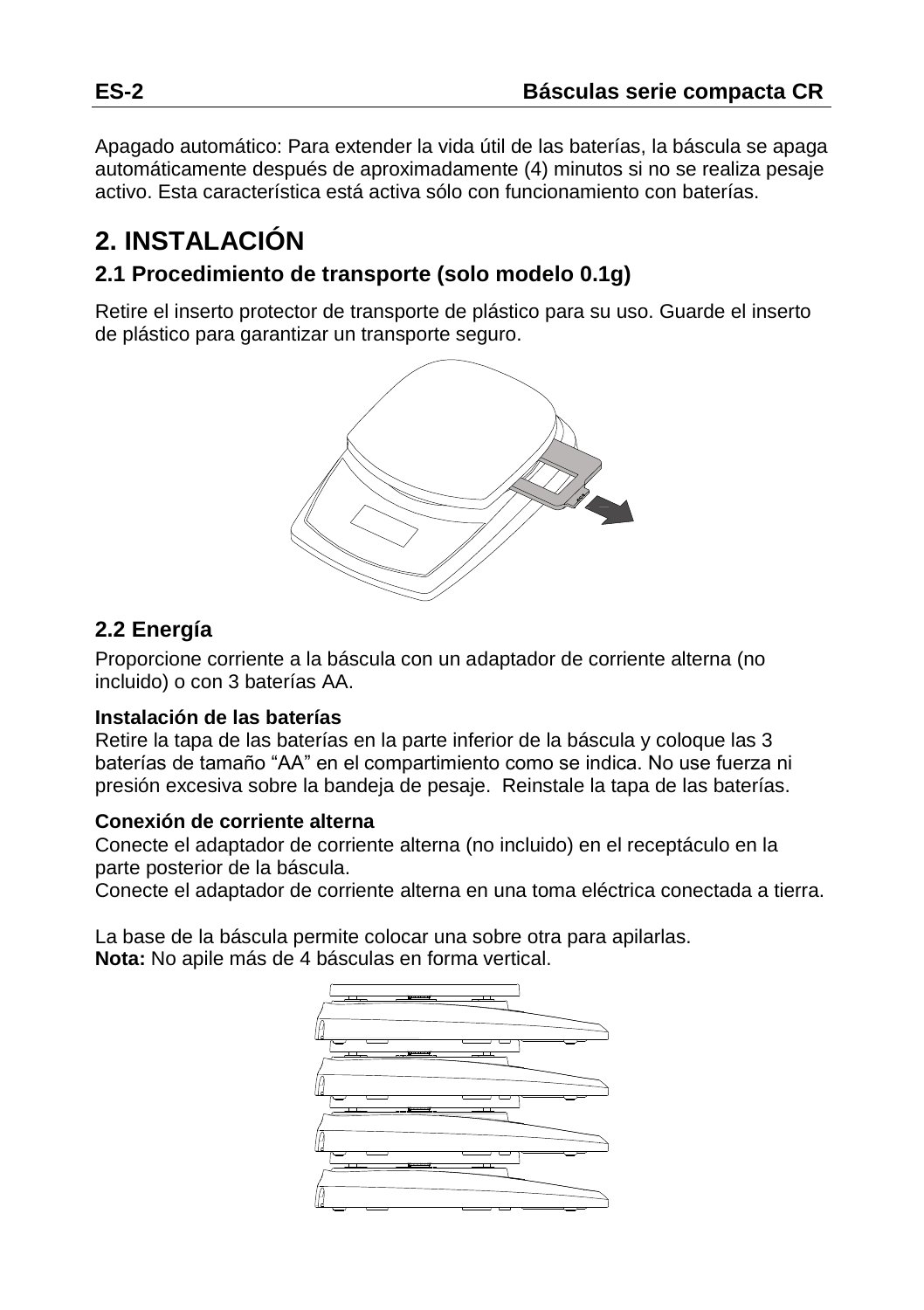# **3. OPERACIÓN**

## **3.1 Teclado de dos botones**

- $\rightarrow 0 + \infty$  **:** La báscula enciende cuando se presiona este botón. Este mismo botón hace funcionar la característica de cero cuando la báscula está encendida. Para apagar la báscula presione este botón durante tres segundos.
- **1** Presione brevemente este botón para cambiar la unidad de peso. Presione y mantenga así este botón para iniciar el proceso de calibración.

# **3.2 Calibración**

Para obtener los mejores resultados calibre la báscula a intervalos regulares. Esto es especialmente importante si la báscula se usa durante periodos extensos. No se proporcionan pesos de calibración con la báscula

Presione y mantenga así el botón para iniciar el proceso de calibración. La pantalla muestra CAL.

#### El proceso de calibración puede abortarse al apagar la báscula.

- Presione el botón  $\rightarrow 0^{\leftarrow}$ para capturar 0. La pantalla muestra-C-mientras la báscula guarda la señal de carga de cero.
- La pantalla muestra C xxx en donde xxx es el peso de calibración en gramos.
- Coloque el peso de calibración apropiado en la plataforma.
- Presione el botón  $\rightarrow 0$ <sup>O</sup>
- La pantalla muestra [ mientras guarda la señal del punto de calibración.
- Después de la calibración, la pantalla regresa al modo normal de pesaje.

El mensaje CAL E aparece si no se siguen los pasos de calibración o si se usa el peso equivocado.

**CAL** 









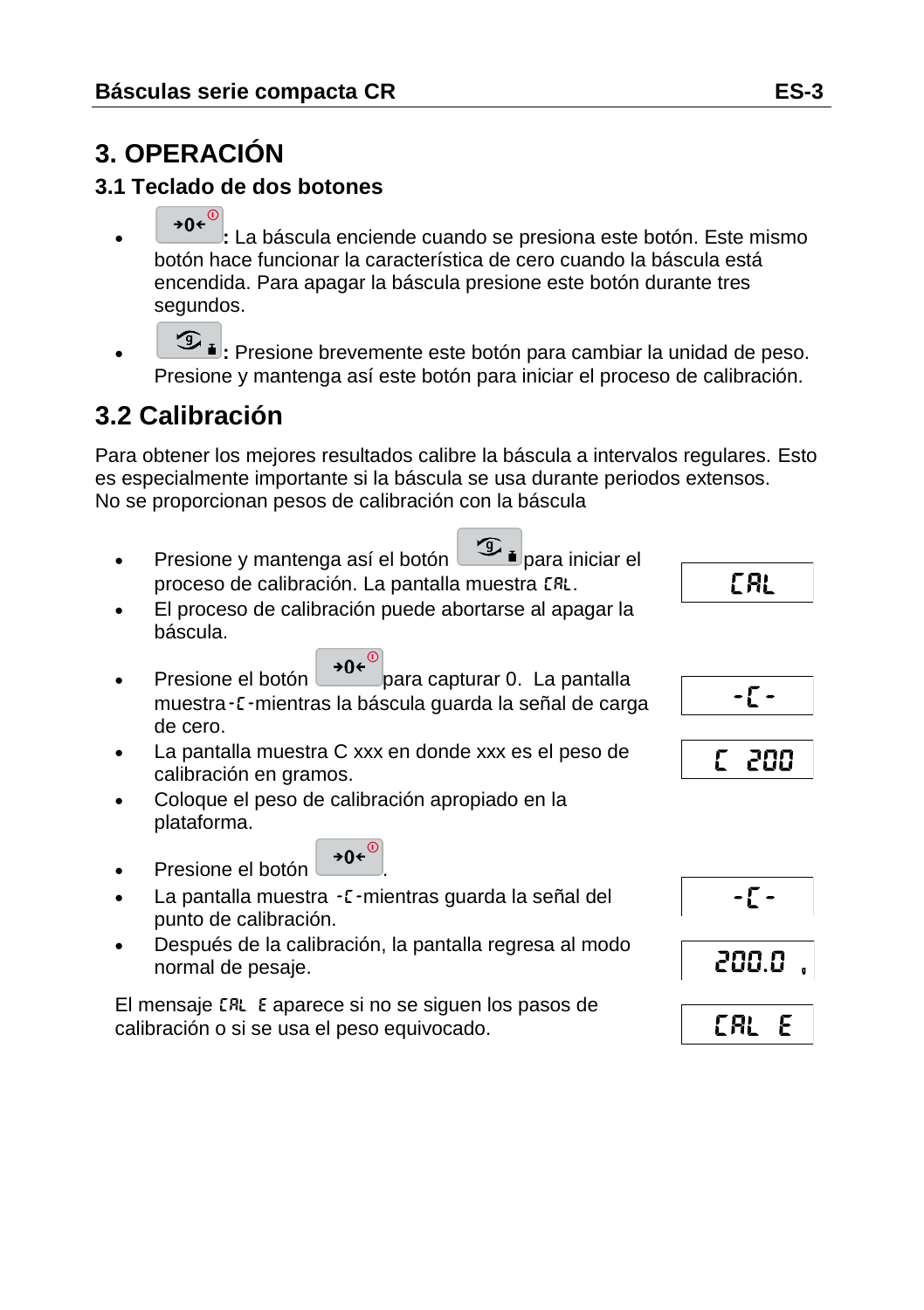# **4. INFORMACIÓN DE SERVICIO**

Si la sección de solución de problemas no resuelve o describe su problema, contacte a su agente de servicio OHAUS autorizado. Para obtener servicio de asistencia o soporte técnico en los Estados Unidos llame gratis al 1-800-526-0659 entre 8:00 am y 5:00 pm hora del este. Un especialista en servicio de productos OHAUS estará disponible para proporcionar asistencia. Fuera de los Estados Unidos, por favor visite nuestro sitio web, www.ohaus.com, para localizar la oficina de OHAUS más cercana a usted.

# **5. DATOS TÉCNICOS**

## **5.1 Especificaciones**

| <b>Modelo</b>                                        | <b>CR221</b>                                                                           | <b>CR621</b>                                             | <b>CR2200</b>             | <b>CR5200</b> |
|------------------------------------------------------|----------------------------------------------------------------------------------------|----------------------------------------------------------|---------------------------|---------------|
| Capacidad (g)                                        | 220                                                                                    | 620                                                      | 2200                      | 5200          |
| Legibilidad (g)                                      | 0,1                                                                                    | 0,1                                                      | 1                         | 1             |
| Repetibilidad (Std. Dev.) (g)                        | 0,1                                                                                    | 0,1                                                      | 1                         | 1             |
| Linealidad (g)                                       | 0,1                                                                                    | 0,1                                                      | 1                         | 1             |
| Masa de calibración de intervalo                     | 200 <sub>g</sub>                                                                       | 500 <sub>g</sub>                                         | $1$ kg                    | 2 kg          |
| Tiempo de estabilización (s)                         | 2                                                                                      | 2                                                        | 2                         | 2             |
| Construcción                                         |                                                                                        | Carcasa y bandeja de ABS                                 |                           |               |
| Calibración                                          |                                                                                        | Intervalo externo seleccionable por el usuario / Digital | con peso externo          |               |
| Rango de tara                                        |                                                                                        |                                                          | Capacidad por sustracción |               |
| Unidades de pesaje**                                 | $g$ , oz, ozt, dwt, $lb$ : oz, taels $(3)$                                             |                                                          |                           |               |
| Modos de aplicación                                  | Pesaje                                                                                 |                                                          |                           |               |
| Requerimientos de alimentación                       | 3 baterías AA (incluidas) o adaptador de CA (no incluido)                              |                                                          |                           |               |
| Duración regular de la batería                       | 300 horas                                                                              |                                                          |                           |               |
| Rango de temperatura de<br>funcionamiento            | 5 °C (41 °F) a 40 °C (104 °F) al 10 % a 80 % de<br>humedad relativa, sin condensación  |                                                          |                           |               |
| Rango de temperatura                                 | 18 °C (64°F) a 25 °C (77 °F) al 10 % a 80 % de humedad                                 |                                                          |                           |               |
| especificado                                         | relativa, sin condensación                                                             |                                                          |                           |               |
| Condiciones de almacenamiento                        | -20 °C (-4 °F) a 55°C (131 °F) al 10 % a 90 % de<br>humedad relativa, sin condensación |                                                          |                           |               |
| Tipo de pantalla                                     | Pantalla de cristal líquido (LCD)                                                      |                                                          |                           |               |
| Tamaño de la pantalla                                | 15 mm / 0,6 en dígitos                                                                 |                                                          |                           |               |
| Tamaño de la bandeja (W x D)                         | 5 x 5.2 in / 125 x 132 mm                                                              |                                                          |                           |               |
| Dimensiones de la balanza<br>$(W \times D \times H)$ | 5.5 x 8.1 x 1.6 in / 140 x 205 x 41 mm                                                 |                                                          |                           |               |
| Dimensiones del envío<br>$(W \times D \times H)$     | 6.7 x 9.3 x 2.2 in / 170 x 235 x 55 mm                                                 |                                                          |                           |               |
| Peso neto                                            | $0,4$ kg / $0,9$ lb                                                                    |                                                          |                           |               |
| Peso de envío                                        | $0,6$ kg / 1,3 lb                                                                      |                                                          |                           |               |

#### **TABLA 5-1. ESPECIFICACIONES.**

\*\* La disponibilidad varía según el modelo y la región.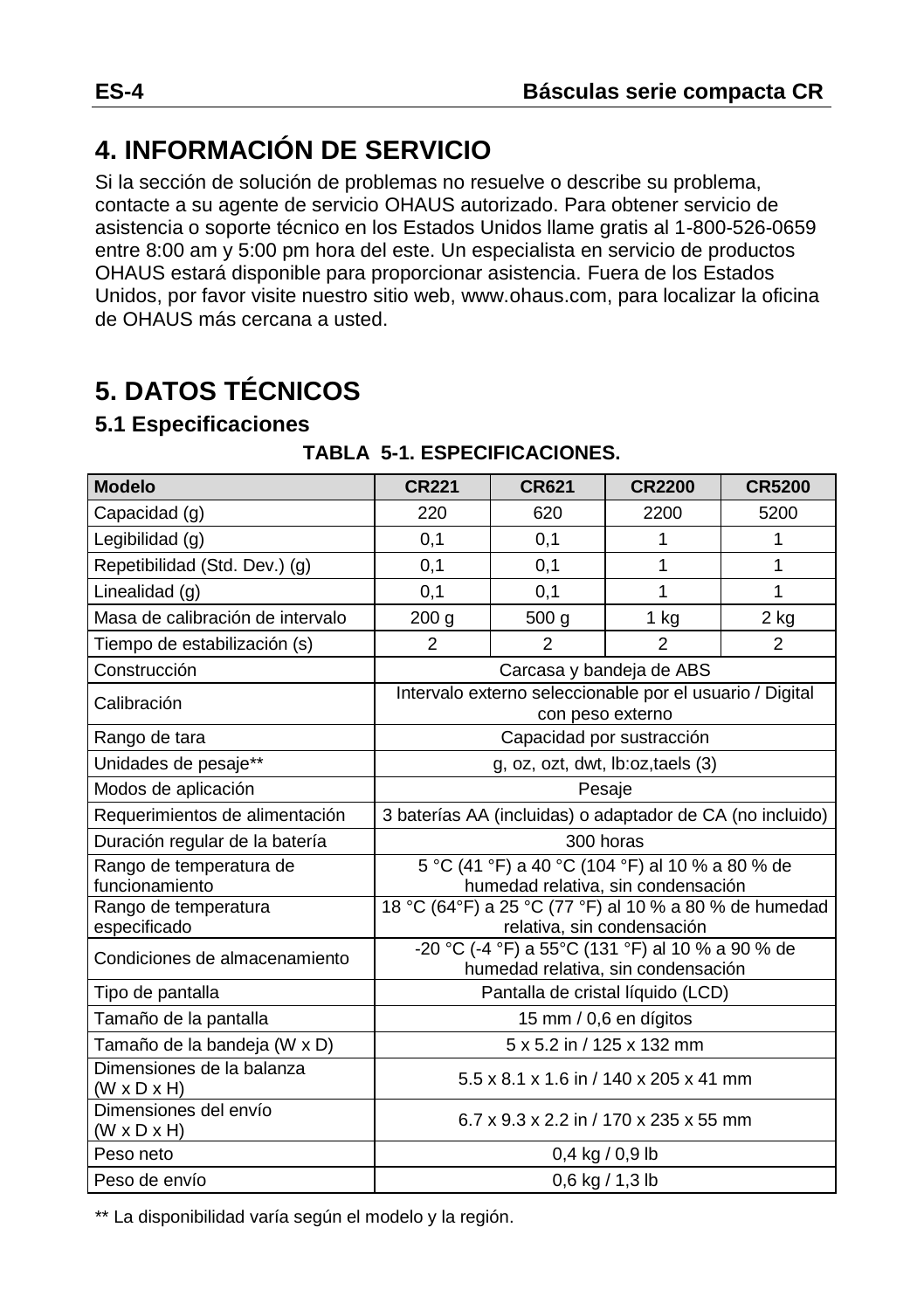## **5.2 Conformidad**

La conformidad a los estándares siguientes es indicada por la marca correspondiente en el producto

| <b>Marca</b> | Estándar                                                                                                                                                                                                                                     |
|--------------|----------------------------------------------------------------------------------------------------------------------------------------------------------------------------------------------------------------------------------------------|
|              | Este producto se conforma con las normas armonizadas aplicables de<br>directivas de la UE 2011/65/UE (RoHS), 2014/30/UE (EMC) y<br>2014/35/UE (LVD). La declaración de conformidad de la UE está<br>disponible en línea en www.ohaus.com/ce. |
|              | EN 61326-1                                                                                                                                                                                                                                   |

| Eliminación de residuos<br>De conformidad con las exigencias de la directiva europea 2002/96 CE<br>sobre residuos de aparatos eléctricos y electrónicos (RAEE), este<br>equipo no puede eliminarse como basura doméstica. Esta prohibición<br>es asimismo válida para los países que no pertenecen a la UE cuyas<br>normativas nacionales en vigor así lo reflejan.<br>Elimine este producto, según las disposiciones locales, mediante el<br>sistema de recogida selectiva de aparatos eléctricos y electrónicos.<br>Si tiene alguna pregunta al respecto, diríjase a las autoridades<br>responsables o al distribuidor que le proporcionó el equipo.<br>Si transfiere este equipo (por ejemplo, para la continuación de su uso<br>con fines privados, comerciales o industriales), deberá transferir con él |
|---------------------------------------------------------------------------------------------------------------------------------------------------------------------------------------------------------------------------------------------------------------------------------------------------------------------------------------------------------------------------------------------------------------------------------------------------------------------------------------------------------------------------------------------------------------------------------------------------------------------------------------------------------------------------------------------------------------------------------------------------------------------------------------------------------------|
| esta disposición.<br>Muchas gracias por su contribución a la conservación medioambiental.                                                                                                                                                                                                                                                                                                                                                                                                                                                                                                                                                                                                                                                                                                                     |
| Para consultar las instrucciones de eliminación en Europa, visite<br>www.ohaus.com/weee.                                                                                                                                                                                                                                                                                                                                                                                                                                                                                                                                                                                                                                                                                                                      |

#### **Registro ISO 9001**

El sistema de gestión que rige la producción de este producto está certificado por la norma ISO 9001.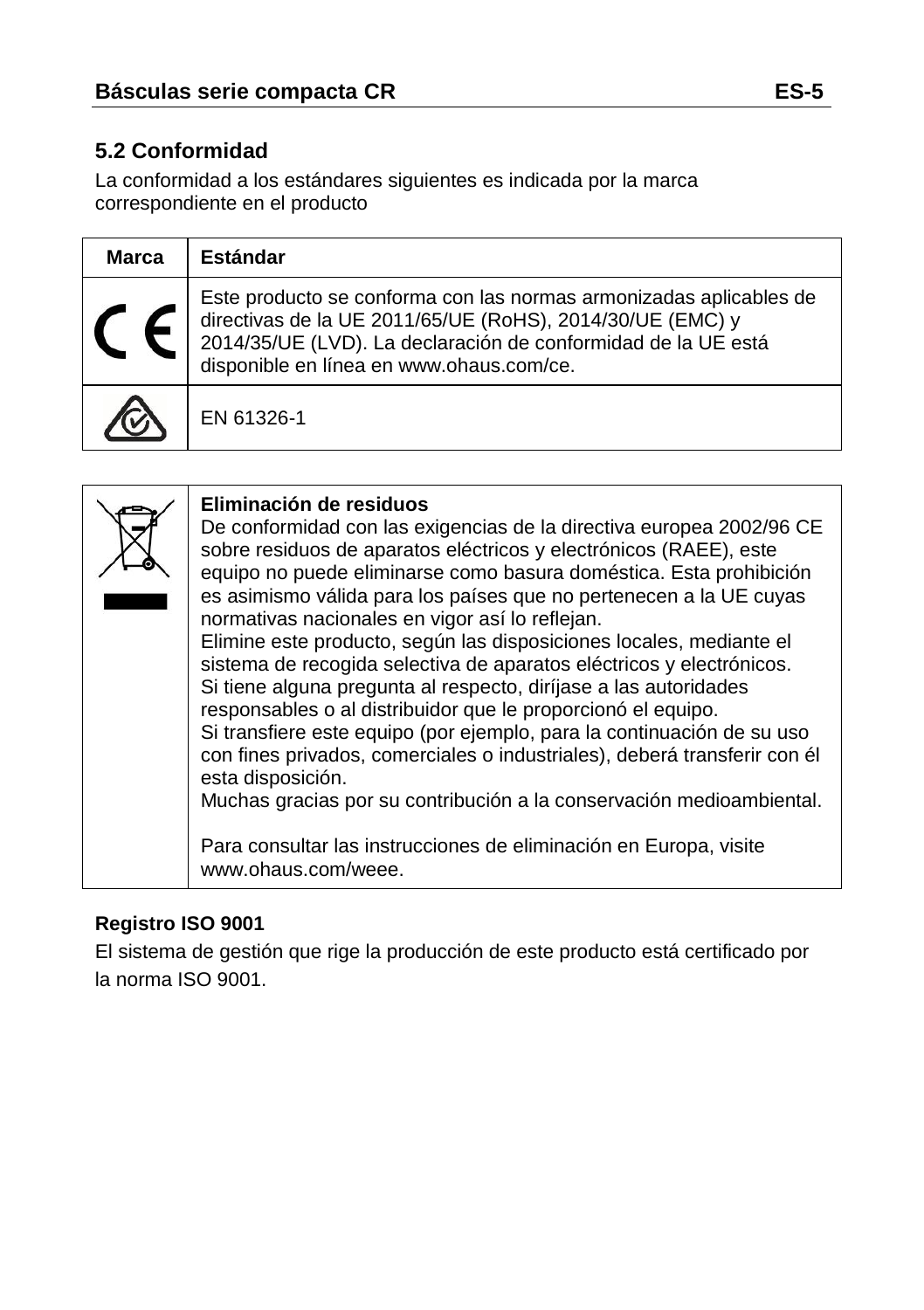# **GARANTÍA LIMITADA**

Los productos de OHAUS están garantizados contra defectos en los materiales y la mano de obra desde la fecha de entrega hasta que se termine el periodo de garantía. Durante el periodo de garantía, OHAUS reemplazará o reparará, por cuenta propia, sin costo alguno, el o los componentes comprobados como defectuosos, siempre y cuando el producto sea enviado a OHAUS con los gastos de envío pagados por anticipado.

Esta garantía no se aplica si el producto ha sido dañado por accidente o mal uso, expuesto a materiales radioactivos o corrosivos, se ha penetrado con objetos extraños en su interior, o como resultado de haberle prestado servicio o haber realizado una modificación personas ajenas a OHAUS. Además del envío apropiado de la tarjeta de garantía, el periodo de garantía comienza en la fecha del envío al distribuidor autorizado. No existe ninguna otra garantía expresa o implícita ofrecida por OHAUS Corporation. OHAUS Corporation no puede ser demandada por daños consecuentes.

Ya que las legislaciones de garantías difieren de estado a estado y de país a país, por favor contacte a su representante de OHAUS para mayores detalles.

Registre su báscula en *Warranty Registration* en www.ohaus.com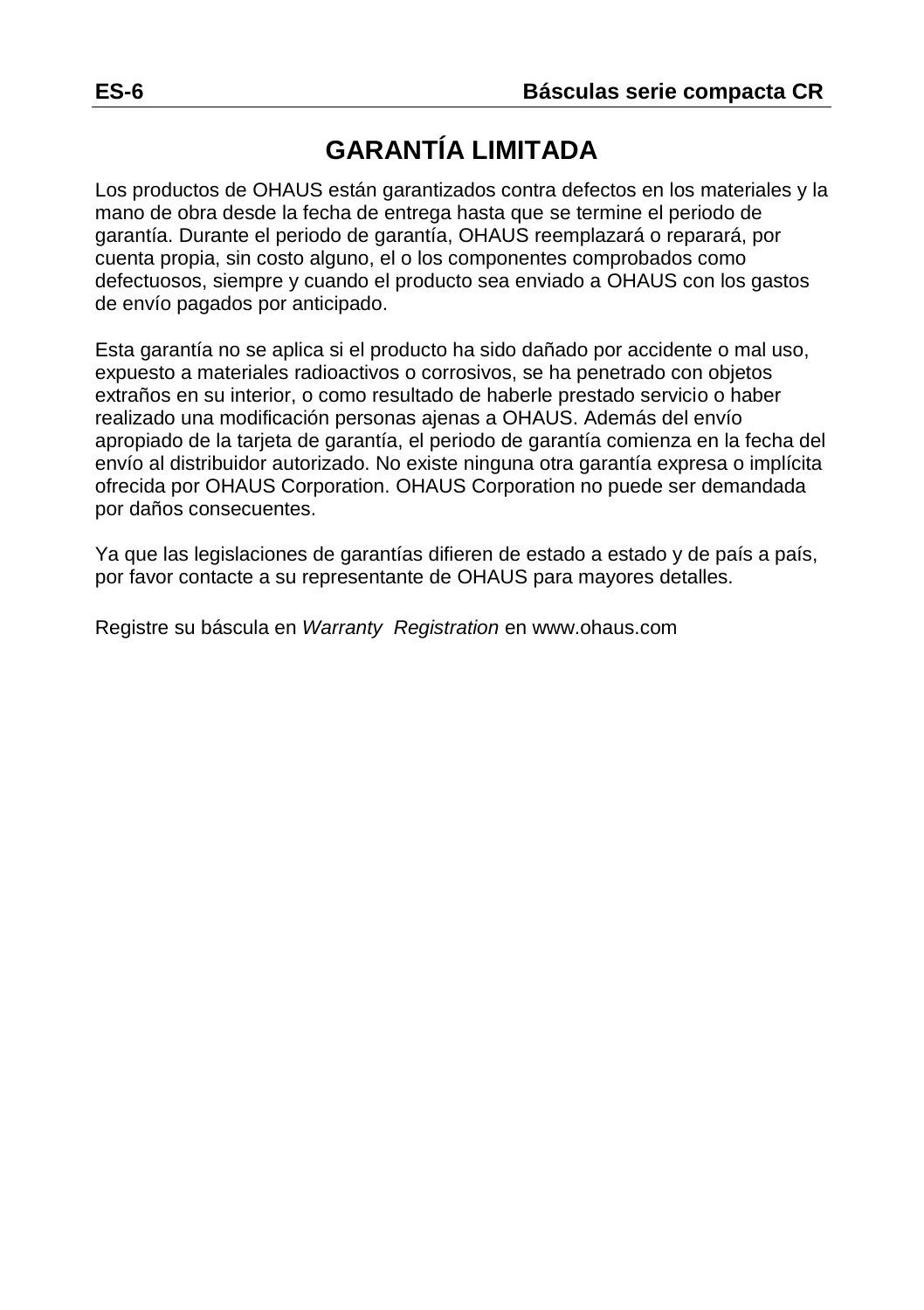# **1. INTRODUCTION**

Ce guide contient des instructions d'installation et de fonctionnement des balances de la série Compact CR. Prière de lire attentivement le guide dans son intégralité avant d'utiliser la balance.

# **1.1 Consignes de sécurité**

Prière de respecter ces consignes de sécurité:

- Vérifiez que la tension d'entrée de l'adaptateur CA correspond à l'alimentation CA locale.
- N'utilisez la balance que dans des endroits secs.
- Pour obtenir de meilleurs résultats, utilisez la balance dans les températures de fonctionnement optimales spécifiées.
- N'utilisez pas la balance dans des environnements hostiles ou instables.
- Utilisez votre balance avec soin en plaçant avec précaution les objets à peser sur le centre du plateau. Évitez de manipuler la balance brusquement, ce qui affecterait la durée d'utilisation de votre balance.
- Utilisation intérieure
- Si la machine est utilisée dans des conditions non spécifiées par le fabriquant, les mesures de sécurités de l'appareil pourraient ne plus être valables.

# **1.2 Caractéristiques générales du produit**

- **Test de mise sous tension :** Lorsque la balance est mise sous tension, tous les segments de l'écran s'affichent pendant quelques secondes, indiquant que l'unité est en train de se régler automatiqement sur zéro. Lorsque le 0 s'affiche, la balance est prête à l'emploi.
- **Indication de lecture stable :** Un astérisque (\*) s'affiche en bas à gauche de l'écran pour indiquer à quel moment la lecture est stable.
- **Surcharge :** Si la charge appliquée dépasse la capacité de la balance, la lettre E s'affiche et vous devez immédiatement enlever la charge. La balance revient à un fonctionnement normal.
- **Fonction de tare :** Les valeurs peuvent s'ajouter progressivement à un

échantillon. Appuyez sur le bouton  $\rightarrow 0 \leftarrow \infty$ pour remettre l'affichage de la balance à zéro. Après avoir ajouté une autre masse, appuyez sur le bouton  $\rightarrow 0 \leftarrow$ <sup>0</sup>

pour capturer le zéro de la balance. Une masse additionnelle peut être ajoutée jusqu'à la capacité de la balance.

 **Valeur négative :** Lorsque vous enlevez une charge de la balance, toute valeur mise à zéro s'affiche avec un nombre négatif. Pour revenir à un fonctionnement normal, vous pouvez annuler la valeur mise à zéro en

appuyant sur le bouton  $\rightarrow 0 \leftarrow 0$ 

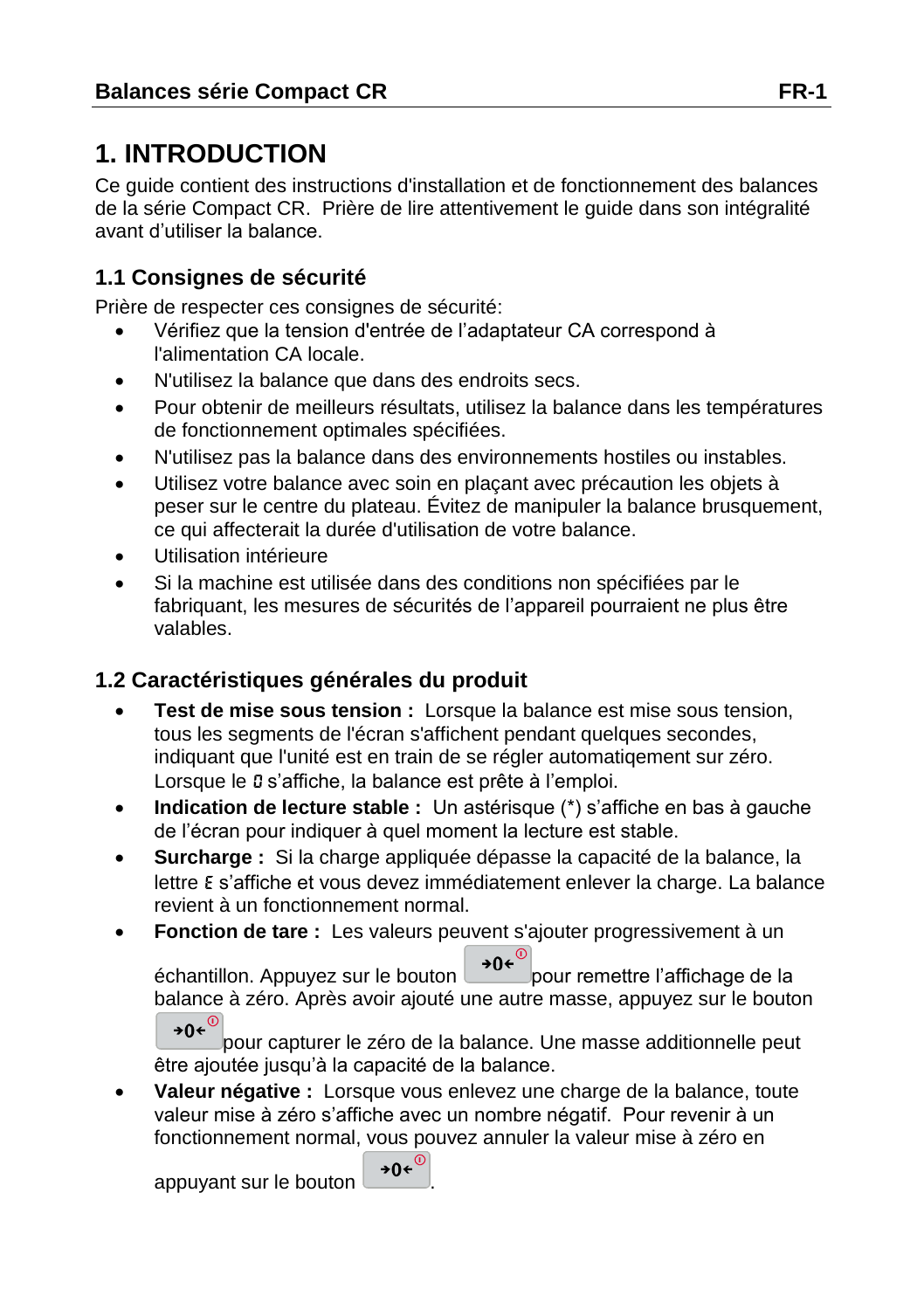- **LIndication du niveau bas des piles :** L'affichage « Lo » indique que les piles sont faibles et qu'elles doivent être remplacées.
- **Arrêt automatique :** Pour prolonger la vie de la pile, la balance s'arrête automatiquement après environ quatre (4) minutes d'inactivité. Cette fonction est uniquement active pendant le fonctionnement sur pile.

# **2. INSTALLATION**

## **2.1 Protection contre le transport (modèle 0,1 g seulement)**

Retirez l'insert de protection en plastique pour le transport. Conservez l'insert en plastique pour un transport en toute sécurité.



## **2.2 Alimentation**

Mettez la balance sous tension avec l'adaptateur CA (pas inclus) ou les 3 piles AA.

#### **Installation des piles**

Ouvrez le couvercle des piles situé en bas de l'indicateur et installez trois piles AA dans le compartiment tel qu'indiqué. N'exercez pas de force excessive et n'appuyez pas sur le plateau. Replacez le couvercle des piles.

#### **Connexion sur secteur CA**

Branchez l'adaptateur CA (non inclus) dans la prise à l'arrière de la balance. Branchez l'adaptateur CA dans une prise électrique correctement mise à la terre.

La plate-forme de la balance permet d'empiler efficacement une balance sur une autre.

Remarque : Ne pas empiler plus de 4 balances les unes sur les autres.

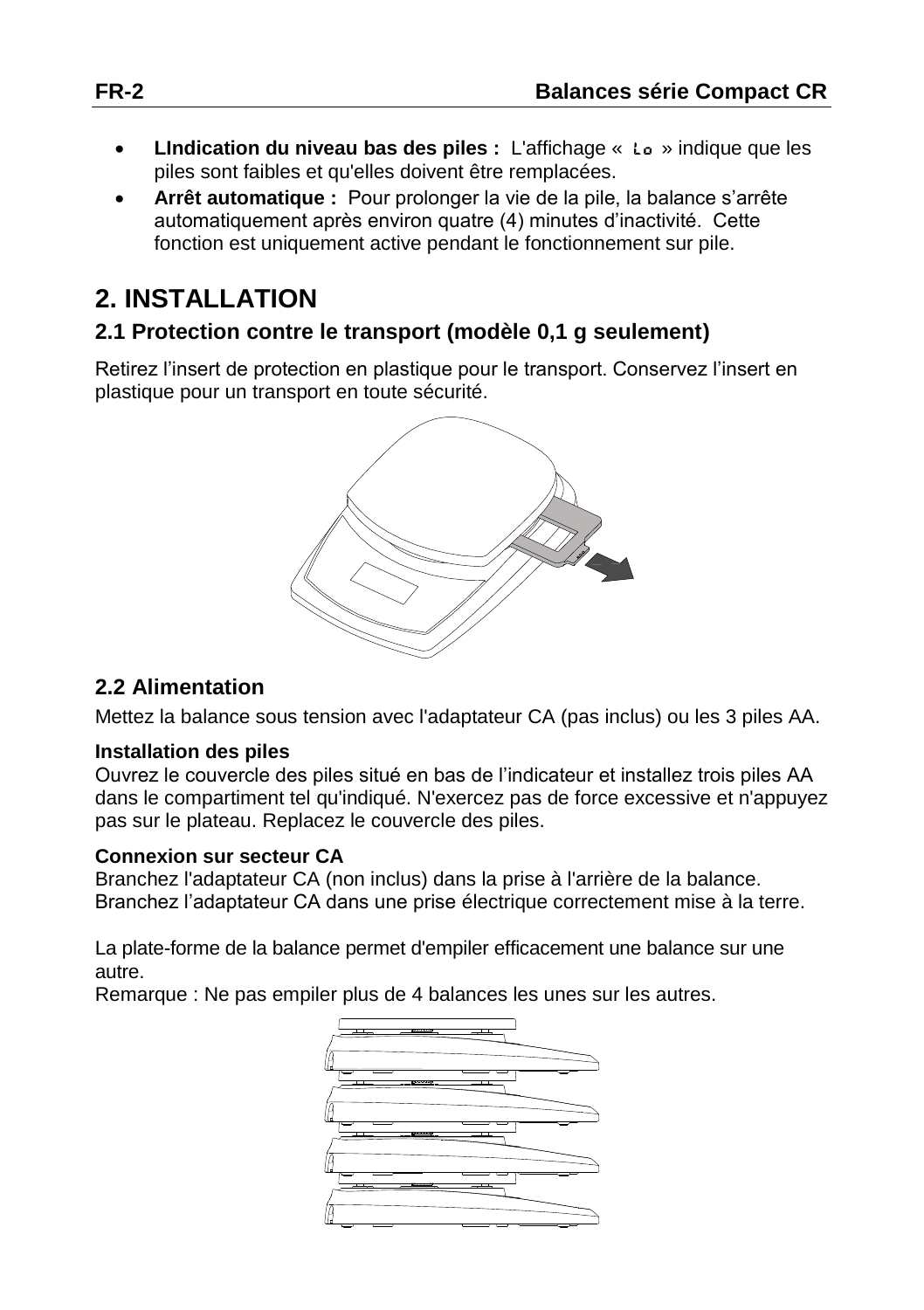# **3. OPÉRATION**

## **3.1 Pavé à deux boutons**

- <sup>10</sup>. Appuyez sur ce bouton pour mettre la balance en marche. Ce bouton permet également d'utiliser la fonction de zéro lorsque la balance est activée. Appuyez sur ce bouton que vous maintenez enfoncé pendant trois secondes pour arrêter la balance.
- : Appuyez rapidement sur ce bouton pour changer d'unité de pesage. Appuyez sur ce bouton que vous maintenez enfoncé pour lancer le calibrage.

## **3.2 Calibrage**

Pour obtenir les meilleurs résultats, calibrez la balance à des intervalles réguliers. Ceci est particulièrement important si la balance est utilisée pendant de longues périodes.

Les poids de calibrage ne sont pas fournis avec la balance.

- Appuyez sur le bouton que vous maintenez enfoncé pour lancer le processus de calibrage. La balance affiche CAL.
- Vous pouvez interrompre le processus de calibrage en mettant la balance hors tension.
- Appuyez sur le bouton  $\rightarrow 0 \leftarrow \infty$ pour capturer 0. L'écran affiche -C-pendant que la balance est en train d'enregistrer le signal de chargement de zéro.
- L'écran affiche C xxx où xxx est le poids de calibrage en grammes.
- Placez le poids de calibrage approprié sur la plateforme.
- Appuyez sur le bouton  $\rightarrow 0 \leftarrow \infty$
- L'écran affiche -C- pendant que la balance enregistre le signal du point de calibrage.
- Après avoir effectué le calibrage, l'écran revient au mode de pesage normal.

Le message CAL E s'affiche si les étapes de calibrage ne sont pas respectées ou si un poids erroné a été utilisé.



 $-\Gamma$  -







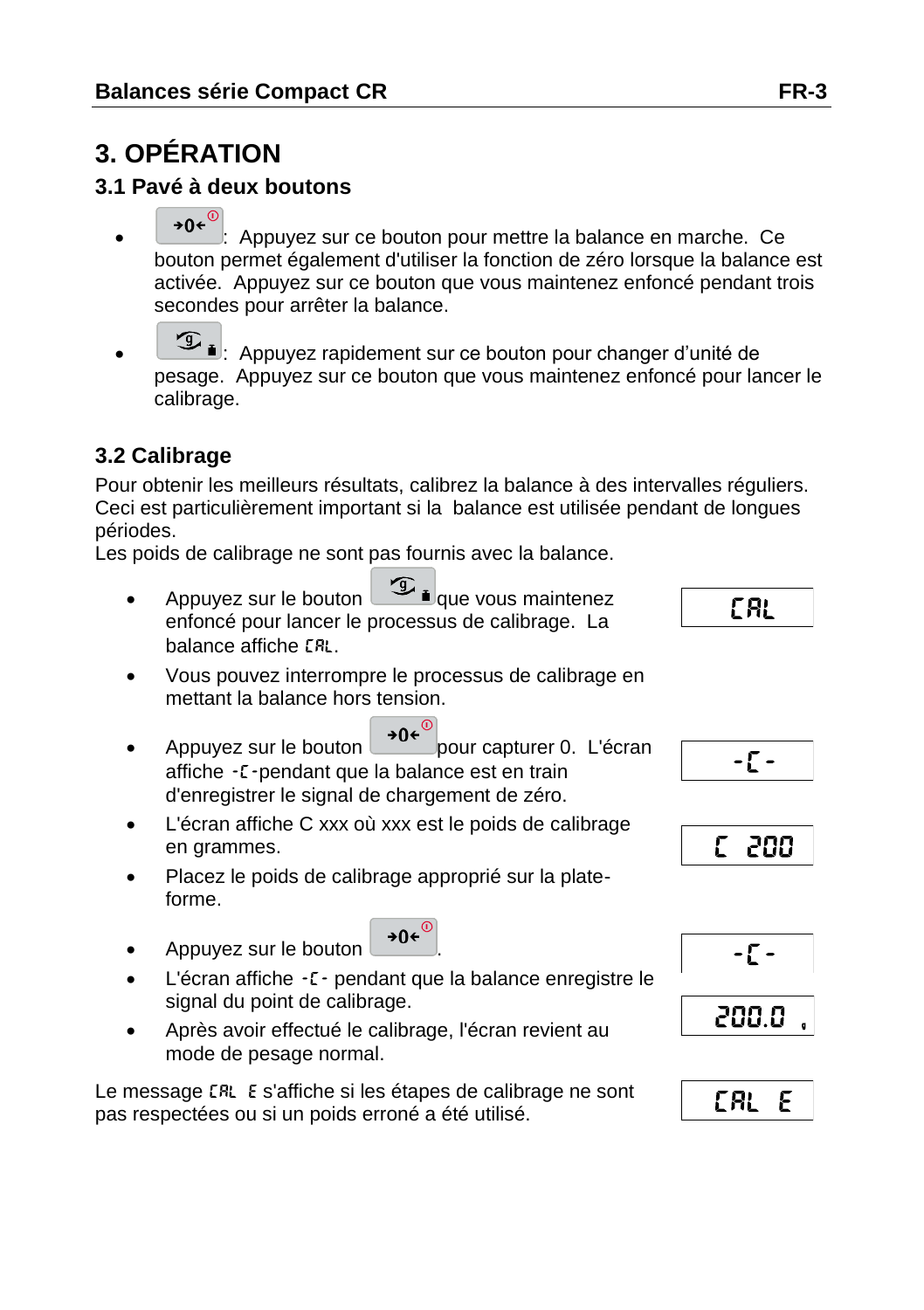# **4. INFORMATIONS SUR LE SERVICE**

Si la section de dépannage ne vous aide pas à résoudre votre problème ou ne le décrit pas, contactez un technicien agréé OHAUS. Pour toute assistance relative au service ou tout support technique, appelez le 1-800-526-0659 aux États-Unis entre 8h00 et 17h00 (heure de New York). Un spécialiste des produits OHAUS se tient à votre disposition pour répondre à vos questions. En dehors des États-Unis, visitez le site Web à l'adresse suivante : www.ohaus.com pour localiser le bureau OHAUS le plus près de chez vous.

# **5. DONNÉES TECHNIQUES**

## **5.1 Spécifications**

| . בסורטו העם ושם וס .ו כ<br><b>Modèle</b><br><b>CR221</b><br><b>CR621</b><br><b>CR2200</b><br><b>CR5200</b> |                                                                                      |                                                                                   |                         |                |  |  |
|-------------------------------------------------------------------------------------------------------------|--------------------------------------------------------------------------------------|-----------------------------------------------------------------------------------|-------------------------|----------------|--|--|
| Capacité (g)                                                                                                | 220                                                                                  | 620                                                                               | 2200                    | 5200           |  |  |
| Lisibilité (g)                                                                                              | 0,1                                                                                  | 0,1                                                                               | 1                       | 1              |  |  |
| Répétabilité (dév. Std.) (g)                                                                                | 0,1                                                                                  | 0,1                                                                               | 1                       | 1              |  |  |
| Linéarité (q)                                                                                               | 0,1                                                                                  | 0,1                                                                               | 1                       | 1              |  |  |
| Masse d'étalonnage du zéro                                                                                  | 200 <sub>g</sub>                                                                     | 500 <sub>g</sub>                                                                  | $1$ kg                  | 2 kg           |  |  |
| Temps de stabilisation                                                                                      | $\overline{2}$                                                                       | $\mathfrak{p}$                                                                    | $\mathfrak{p}$          | $\overline{2}$ |  |  |
| Construction                                                                                                |                                                                                      |                                                                                   | Logement ABS et plateau |                |  |  |
| Calibrage                                                                                                   |                                                                                      | Portée externe sélectionnable par l'utilisateur / numérique<br>avec poids externe |                         |                |  |  |
| Portée de tare                                                                                              |                                                                                      | Pleine capacité par soustraction                                                  |                         |                |  |  |
| Unités de pesage**                                                                                          |                                                                                      | g, oz, ozt, dwt, lb:oz, taels (3)                                                 |                         |                |  |  |
| Modes de fonctionnement                                                                                     | Pesage                                                                               |                                                                                   |                         |                |  |  |
| Puissance requise                                                                                           | Piles 3 AA (inclues) ou adaptateur AC (non inclus)                                   |                                                                                   |                         |                |  |  |
| Durée de vie typique des piles                                                                              | 300 heures                                                                           |                                                                                   |                         |                |  |  |
| Plage<br>de température<br>de                                                                               | 5°C (41°F) à 40°C (104°F) pour 10% à 80% d'humidité                                  |                                                                                   |                         |                |  |  |
| service                                                                                                     | relative, Sans condensation<br>18°C (64°F) to 25°C (77°F) pour 10% à 80% d'humidité  |                                                                                   |                         |                |  |  |
| Plage de température spécifiée                                                                              |                                                                                      |                                                                                   | relative,               |                |  |  |
|                                                                                                             |                                                                                      |                                                                                   | Sans condensation       |                |  |  |
| Conditions de stockage                                                                                      | -20°C (-4°F) à 55°C (131°F) pour 10% à 90% d'humidité<br>relative, Sans condensation |                                                                                   |                         |                |  |  |
| Type d'écran                                                                                                | Écran à cristaux liquides (LCD)                                                      |                                                                                   |                         |                |  |  |
| Taille de l'écran                                                                                           | 15 mm / 0,6 en chiffres                                                              |                                                                                   |                         |                |  |  |
| Taille du plateau (I x D)                                                                                   | 5 x 5.2 in / 125 x 132 mm                                                            |                                                                                   |                         |                |  |  |
| Dimensions de la balance<br>$(I \times D \times H)$                                                         | 5.5 x 8.1 x 1.6 in / 140 x 205 x 41 mm                                               |                                                                                   |                         |                |  |  |
| Dimensions d'expédition<br>$(I \times D \times H)$                                                          | 6.7 x 9.3 x 2.2 in / 170 x 235 x 55 mm                                               |                                                                                   |                         |                |  |  |
| Poids net                                                                                                   | $0,4$ kg / $0,9$ lb                                                                  |                                                                                   |                         |                |  |  |
| Poids d'expédition                                                                                          | $0,6$ kg $/ 1,3$ lb                                                                  |                                                                                   |                         |                |  |  |

#### **TABLEAU 5-1. SPÉCIFICATIONS.**

\*\*La disponibilité dépend du modèle et de la région.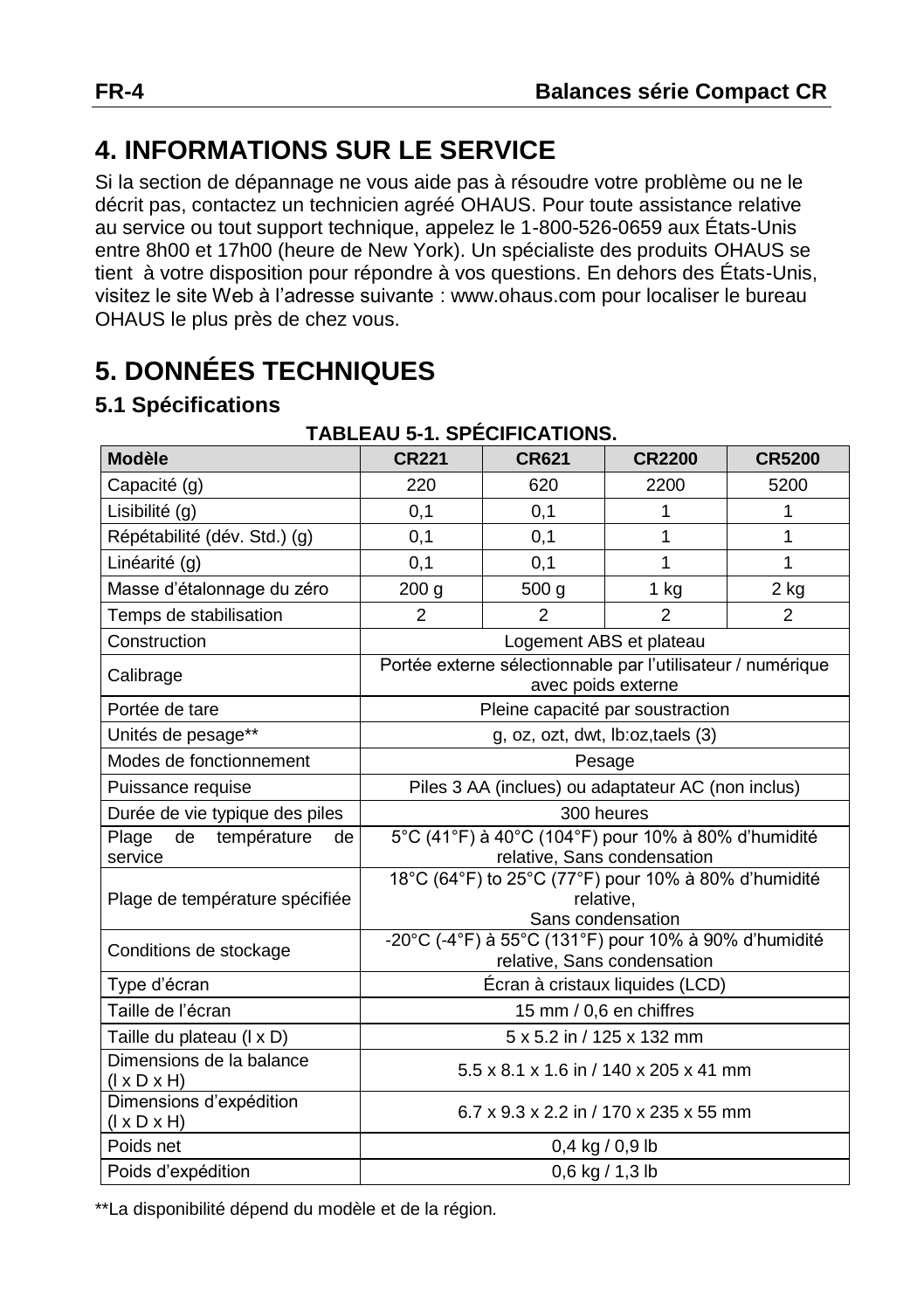## **5.2 Conformité**

La conformité aux normes suivantes est indiquée par la marque correspondante sur le produit

| Marquage | Norme                                                                                                                                                                                                                                    |
|----------|------------------------------------------------------------------------------------------------------------------------------------------------------------------------------------------------------------------------------------------|
|          | Ce produit est conforme aux normes harmonisées applicables des<br>directives européennes 2011/65/UE (RoHS), 2014/30/UE (CEM) et<br>2014/35/UE (LVD). La déclaration de conformité de l'UE est disponible<br>en ligne à www.ohaus.com/ce. |
|          | EN 61326-1                                                                                                                                                                                                                               |

| Elimination<br>En conformité avec les exigences de la directive européenne 2002/96<br>CE relative aux déchets d'équipements électriques et électroniques<br>(DEEE), cet appareil ne doit pas être éliminé avec les déchets<br>ménagers. Logiquement, ceci est aussi valable pour les pays en<br>dehors de l'UE conformément aux règlementations nationales en<br>vigueur. |
|---------------------------------------------------------------------------------------------------------------------------------------------------------------------------------------------------------------------------------------------------------------------------------------------------------------------------------------------------------------------------|
| Veuillez éliminer cet appareil conformément aux prescriptions locales<br>dans un conteneur séparé pour appareils électriques et électroniques.                                                                                                                                                                                                                            |
| Pour toute question, adressez-vous aux autorités compétentes ou au<br>revendeur chez qui vous avez acheté cet appareil.                                                                                                                                                                                                                                                   |
| En cas de remise de cet appareil (p. ex. pour une utilisation privée ou<br>artisanale/industrielle), cette prescription doit être transmise en<br>substance.                                                                                                                                                                                                              |
| Merci pour votre contribution à la protection de l'environnement.                                                                                                                                                                                                                                                                                                         |
| Pour les consignes de mise au rebut en Europe, consultez le site :<br>www.ohaus.com/weee.                                                                                                                                                                                                                                                                                 |

Cet appareil numérique de la classe B est conforme à la norme NMB-003 du Canada.

#### **Enregistrement ISO 9001**

Le système de management en vigueur pour la production de cet appareil est certifié ISO 9001.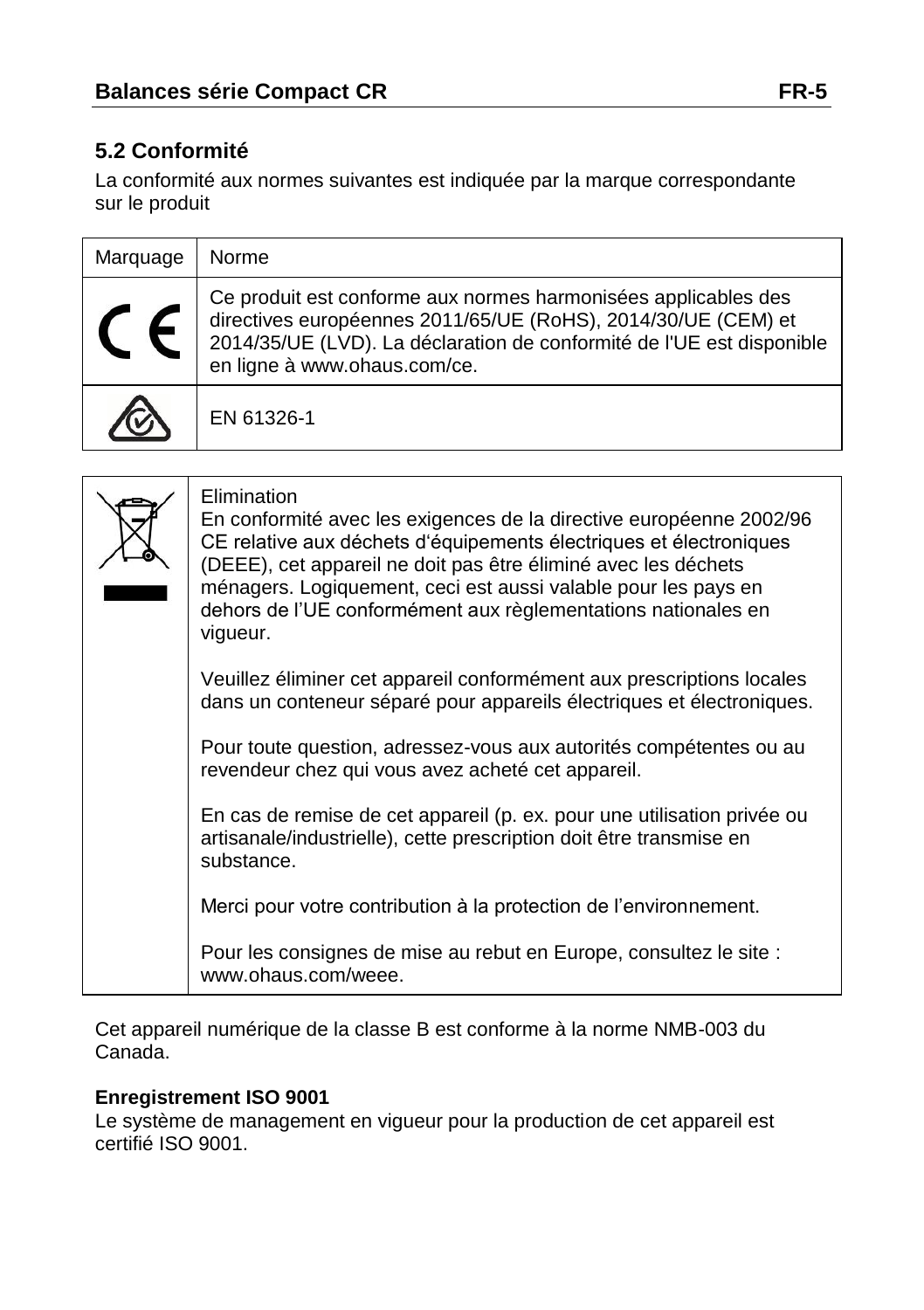# **GARANTIE LIMITEE**

Les produits OHAUS sont garantis contre tous défauts de pièces et de main d'œuvre pour une période de garantie prenant effet le jour de la livraison. Pendant la période de garantie, OHAUS réparera ou, à sa discrétion, remplacera le(les) composant(s) défectueux gratuitement, à condition que le produit ait été retourné à OHAUS, tous frais de port à charge de l'expéditeur.

Cette garantie ne s'applique pas si le produit a été endommagé accidentellement ou par une mauvaise utilisation, s'il a été exposé à des matériaux radio-actifs ou corrosifs, si des corps étrangers y ont pénétré ou si des modifications ont été apportées au produit autres que celles effectuées par OHAUS. En l'absence de retour de la carte d'enregistrement de garantie, la période de garantie prend effet à la date de livraison au revendeur agréé. OHAUS Corporation ne concède pas d'autre garantie, expresse ou implicite. OHAUS Corporation ne pourra être tenue responsable pour les dommages résultants.

Compte tenu que la législation diffère d'un Etat à l'autre et d'un pays à l'autre, veuillez contacter OHAUS ou votre revendeur local OHAUS pour plus d'informations.

Enregistrez votre balance sous *Enregistrement de garantie* à l'adresse suivante www.ohaus.com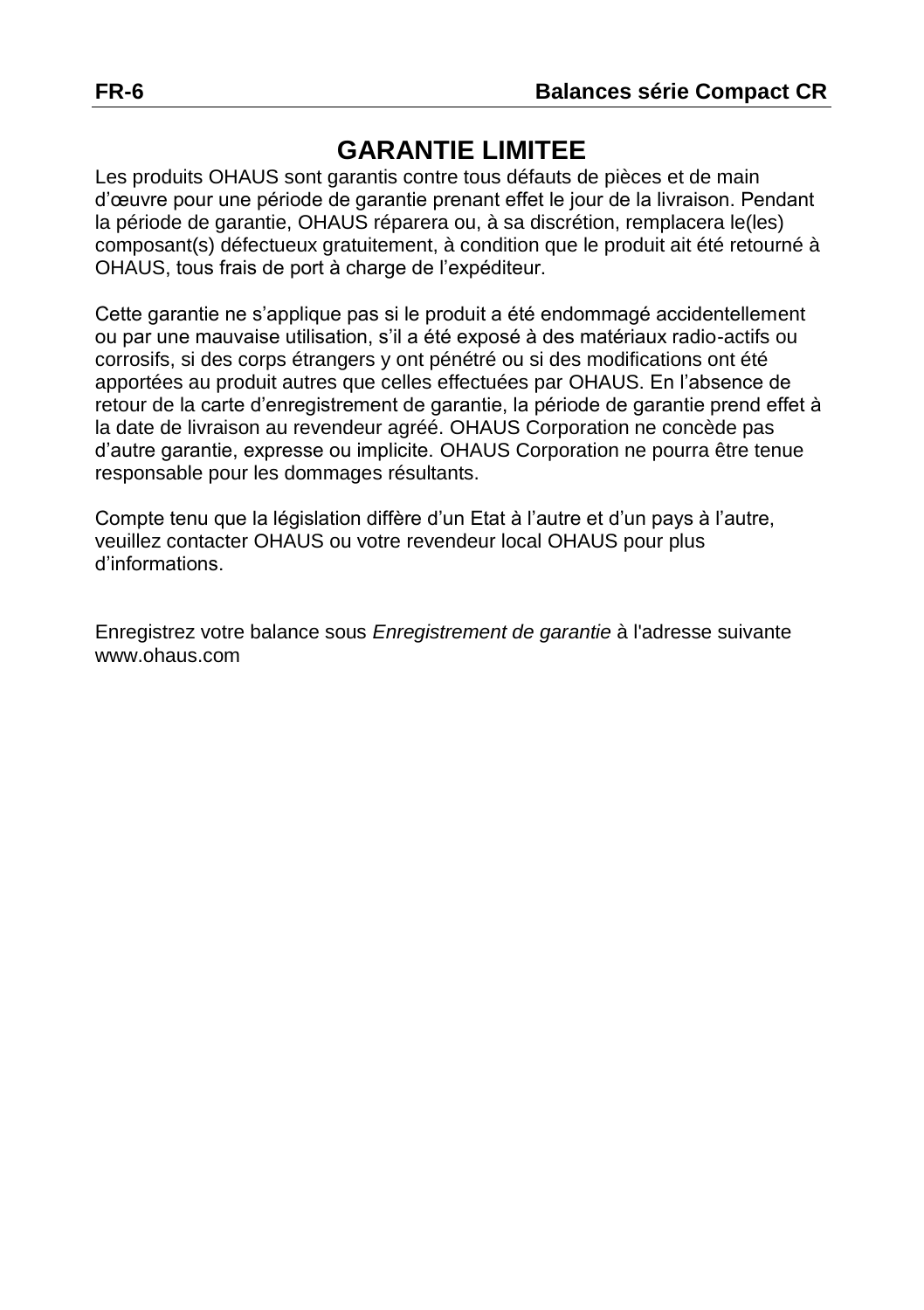# **1. EINLEITUNG**

Dieses Handbuch enthält Anweisungen zur Installation und zum Betrieb von Kompaktserienwaagen. Bitte lesen Sie das Handbuch ganz durch, bevor Sie die Waage in Betrieb nehmen.

## **1.1 Sicherheitsvorkehrungen**

Bitte beachten Sie die folgenden Sicherheitsmaßnahmen:

- Stellen Sie sicher, dass die Eingangsspannung des Netzadapters der örtlichen Netzspannung entspricht.
- Verwenden Sie die Waage nur an trockenen Orten.
- Die besten Ergebnisse werden erzielt, wenn man die Waage bei der angegebenen optimalen Betriebstemperatur betreibt.
- Betreiben Sie die Waage nicht unter widrigen oder instabilen Umgebungsbedingungen.
- Gehen Sie mit der Waage vorsichtig um, und legen Sie die zu wägenden Gegenstände vorsichtig in die Mitte der Schale. Wenn Sie Ihre Waage pfleglich behandeln, verlängern Sie dadurch deren Lebensdauer.
- Zur Verwendung im Innenbereich
- Wenn das Gerät in einer vom Hersteller nicht spezifizierten Weise verwendet wird, kann der durch das Gerät gebotene Schutz beeinträchtigt werden.

## **1.2 Allgemeine Produktleistungsmerkmale**

- **Einschalttest:** Wenn die Waage eingeschaltet wird, werden alle Anzeigesegmente einige Sekunden lang eingeblendet, wodurch angezeigt wird, dass sich das Gerät auf Null justiert. Sobald "0" angezeigt wird, ist die Waage betriebsbereit.
- **Stabile Messwertanzeige:** In der linken unteren Ecke der Anzeige erscheint ein Sternchen, wenn ein stabiler Messwert erreicht wurde.
- **Überlast:** Wenn die aufgelegte Last die Kapazität der Waage überschreitet, erscheint auf der Anzeige ein "E", und die Last sollte sofort abgenommen werden. Die Waage kehrt dann wieder zum Normalbetrieb zurück.
- **Tarafunktion:** Zu einer Probe können progressiv Werte hinzugefügt werden.

Durch das Drücken auf  $\bigcup_{i=0}^{\infty}$ kehrt die Waagenanzeige auf Null zurück. Nach dem Hinzufügen von zusätzlichem Gewicht wird erneut auf  $\rightarrow 0e^{0}$ 

gedrückt, um die Waage wieder auf Null zu stellen. Es kann zusätzliches Gewicht bis zur Kapazität der Waage hinzugefügt werden.

 **Negativer Wert:** Wenn eine Last von der Waage abgenommen wird, wird jeder auf Null gestellte Wert als negative Zahl angezeigt. Um zum Normalbetrieb zurückzukehren, kann der auf Null gestellte Wert durch

Drücken auf  $\left[\rightarrow 0 \leftarrow \right]$  gelöscht werden.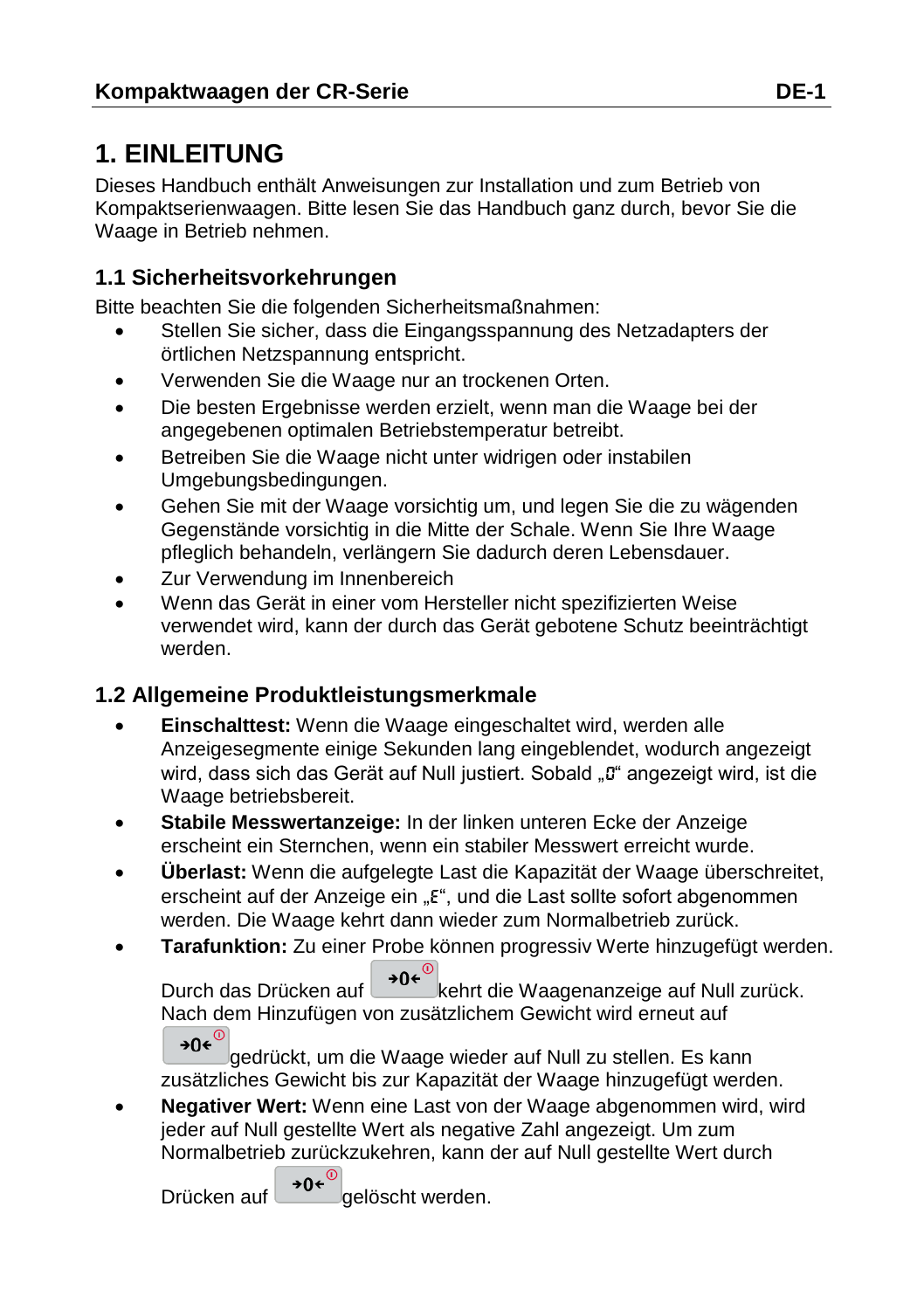**Niedrige Batterieanzeige:** Auf der Anzeige erscheint die Meldung "Lo", wenn die Batterien schwach sind und ersetzt werden müssen.

Automatisches Ausschalten: Zur Verlängerung der Batterielebensdauer schaltet sich die Waage nach ca. vier (4) Minuten automatisch aus, wenn kein aktiver Wägevorgang erfolgt. Diese Funktion ist nur im Batteriebetrieb aktiv.

# **2. INSTALLATION**

#### **2.1 Transportabwicklung (nur 0.1g Modell)**

Entfernen Sie den Plastiktransportschutzeinsatz für den Gebrauch. Bewahren Sie den Kunststoffeinsatz für einen sicheren Transport auf.



#### **2.1 Strom**

Betreiben Sie die Waage mit dem Netzstromadapter (nicht im Lieferumfang enthalten) oder mit drei Batterien der Größe AA.

#### **Batterieinstallation**

Nehmen Sie den Batteriefachdeckel auf der Unterseite der Waage ab und legen Sie die drei AA-Batterien wie angegeben in das Fach ein. Wenden Sie dabei keine zu große Kraft an und drücken Sie auch nicht auf die Wägeschale. Bauen Sie den Batteriefachdeckel wieder ein.

#### **Netzstromanschluss**

Schließen Sie den Netzadapter (nicht im Lieferumfang enthalten) an die Buchse auf der Rückseite der Waage an. Stecken Sie den Netzadapter in eine ordnungsgemäße geerdete Steckdose ein.

Aufgrund der Form des Waagensockels können mehrere Waage aufeinander gestapelt werden.

**Hinweis:** Es dürfen nicht mehr als vier Waagen übereinander gestapelt werden.

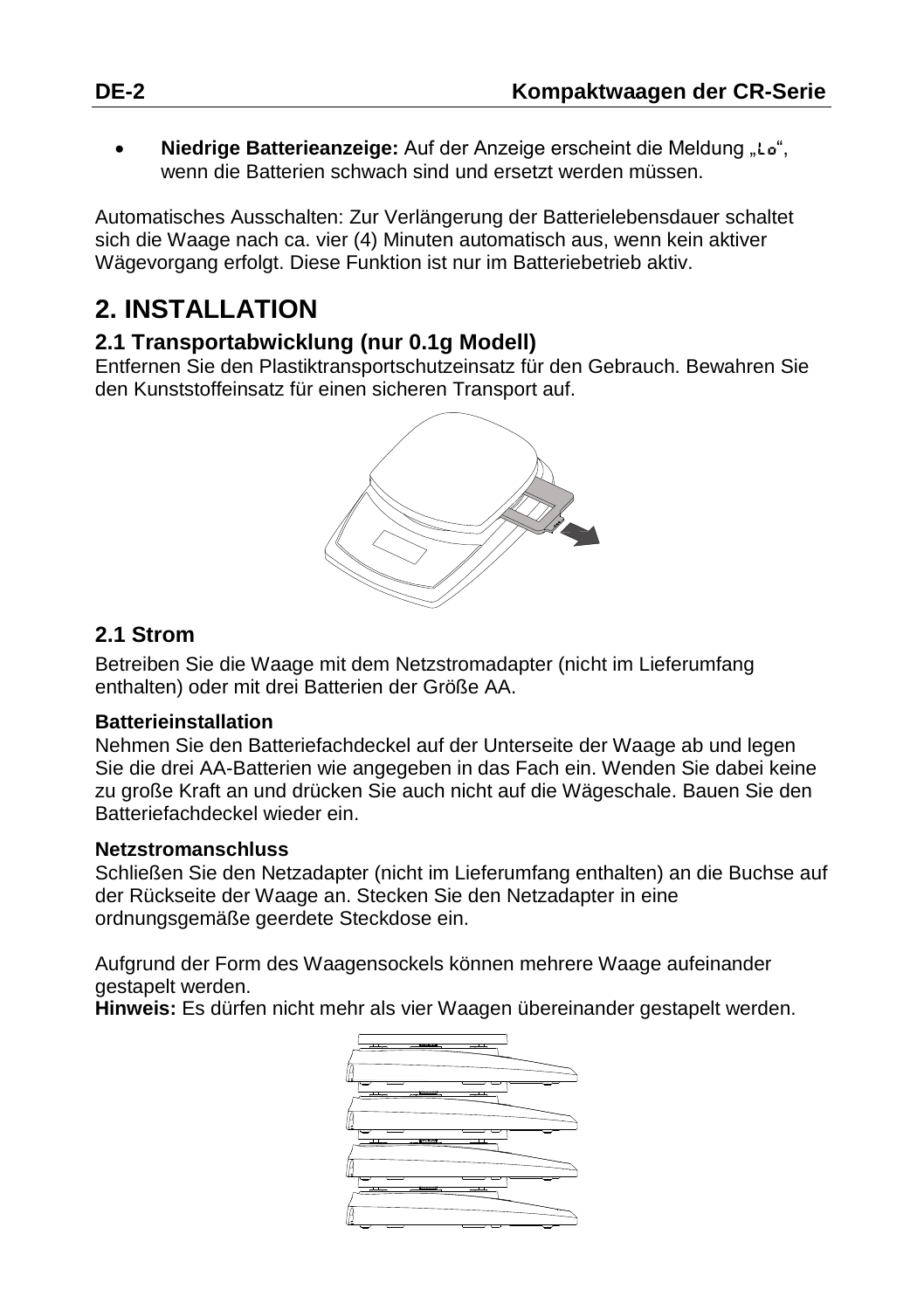# **3. BETRIEB**

#### **3.1 Tastenfeld mit zwei Tasten**

- : Durch Drücken dieser Taste wird die Waage eingeschaltet. Dieselbe Taste übt die Nullfunktion aus, wenn die Waage eingeschaltet ist. Um die Waage auszuschalten, wird diese Taste gedrückt und drei Sekunden lang gehalten.
- $\circled{1}$ : Zum Ändern der Gewichtseinheit wird diese Taste kurz gedrückt. Um mit dem Kalibrierverfahren zu beginnen, wird diese Taste gedrückt und gehalten.

## **3.2 Kalibrierung**

Zur Erzielung der besten Ergebnisse muss die Waage in regelmäßigen Abständen kalibriert werden. Dies ist besonders dann wichtig, wenn die Waage über längere Zeiträume hinweg im Einsatz ist.

Mit der Waage werden keine Kalibriergewichte geliefert.

- Drücken Sie die Taste und halten Sie sie gedrückt, um mit dem Kalibrierverfahren zu beginnen. Auf der Anzeige erscheint die Meldung CAL.
- Das Kalibrierverfahren kann durch Ausschalten der Waage abgebrochen werden.
- Zum Erfassen von 0 drücken Sie auf → 0 ↔ 0. Auf der Anzeige erscheint -C-, während die Waage das Nulllastsignal speichert.
- Auf der Anzeige erscheint C xxx, wobei xxx das Kalibriergewicht in Gramm darstellt.
- Legen Sie das entsprechende Kalibriergewicht auf die Plattform.
- **Drücken Sie die auf die Taste**  $\begin{bmatrix} \rightarrow 0^{\mathbb{C}} \\ \rightarrow 0^{\mathbb{C}} \end{bmatrix}$
- Auf der Anzeige erscheint -C-, während die Waage das Kalibrierpunktsignal speichert.
- Nach der Kalibrierung kehrt die Anzeige zum normalen Wägemodus zurück.

Wenn die Kalibrierungsschritte nicht befolgt wurden oder das falsche Gewicht verwendet wurde, erscheint die Meldung CAL E. **CAL** 

- ۲ -







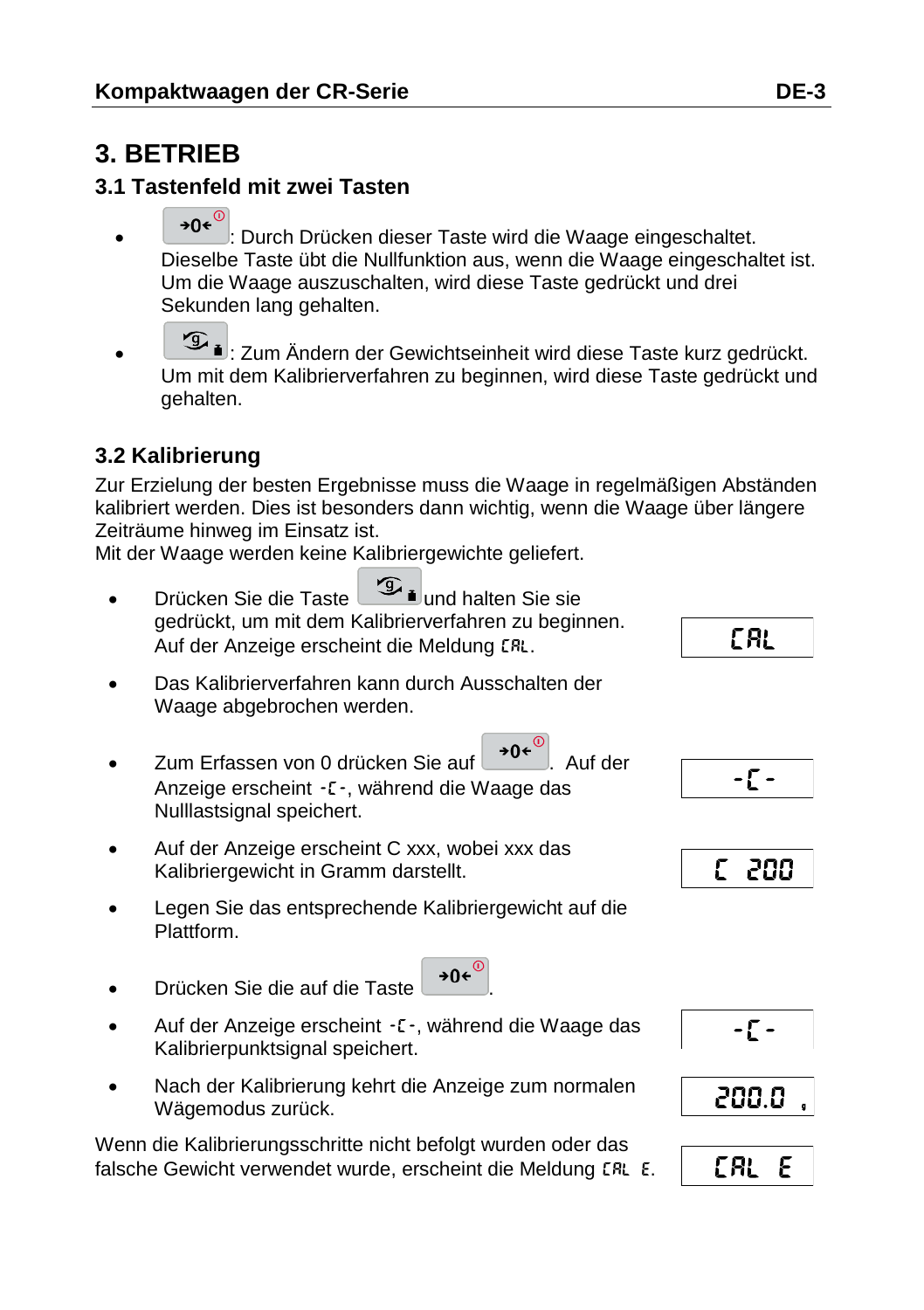# **4. WARTUNGSINFORMATIONEN**

Wenn Ihr Problem im Abschnitt "Fehlersuche" nicht gelöst oder beschrieben wird, wenden Sie sich an Ihren zugelassenen Service-Vertreter von OHAUS. Wenn Sie in den Vereinigten Staaten Hilfe oder technischen Support benötigen, rufen Sie zwischen 8.00 und 17.00 Uhr amerikanischer Ostküstenzeit bitte die (in den USA) gebührenfreie Nummer 1-800-526-0659 an. Ein Produktservice-Spezialist von OHAUS wird Ihnen dann weiterhelfen. Außerhalb der USA besuchen Sie unsere Website www.ohaus.com, um die für Sie am nächsten gelegene OHAUS-Geschäftsstelle zu finden.

# **5. TECHNISCHE DATEN**

## **5.1 Spezifikationen**

| Modell                                           | <b>CR221</b>                                                                                     | <b>CR621</b>                                                   | <b>CR2200</b>  | <b>CR5200</b>  |
|--------------------------------------------------|--------------------------------------------------------------------------------------------------|----------------------------------------------------------------|----------------|----------------|
| Kapazität (g)                                    | 220                                                                                              | 620                                                            | 2200           | 5200           |
| Lesbarkeit (g)                                   | 0,1                                                                                              | 0,1                                                            | 1              | 1              |
| Wiederholbarkeit<br>$(Std. Dev.)$ $(g)$          | 0,1                                                                                              | 0,1                                                            | 1              | 1              |
| Linearität (g)                                   | 0,1                                                                                              | 0,1                                                            | 1              | 1              |
| Spanne Kalibriermasse                            | 200 g                                                                                            | 500 g                                                          | 1 kg           | 2 kg           |
| Stabilisierungszeit (s)                          | $\overline{c}$                                                                                   | 2                                                              | $\mathfrak{p}$ | $\overline{2}$ |
| Konstruktion                                     |                                                                                                  | ABS-Gehäuse & -Schale                                          |                |                |
| Kalibrierung                                     |                                                                                                  | Frei wählbare externe Spanne /<br>Digital mit externem Gewicht |                |                |
| Eigengewicht-Bereich                             |                                                                                                  | Volle Kapazität durch Subtraktion                              |                |                |
| Wiegeeinheiten****                               | g, oz, ozt, dwt, lb:oz, Tael (3)                                                                 |                                                                |                |                |
| Anwendungsmodi                                   | Wiegen                                                                                           |                                                                |                |                |
| Leistungsbedarf                                  | 3 AA-Batterien (im Lieferumfang enthalten) oder<br>Netzteil (nicht im Lieferumfang enthalten)    |                                                                |                |                |
| Typische Akkulaufzeit                            | 300 Stunden                                                                                      |                                                                |                |                |
| Betriebstemperaturbereich                        | 5°C (41°F) bis 40°C (104°F) bei 10% bis 80%<br>relativer Luftfeuchtigkeit, nicht kondensierend   |                                                                |                |                |
| Spezifizierter                                   | 18°C (64°F) bis 25°C (77°F) bei 10% bis 80%                                                      |                                                                |                |                |
| Temperaturbereich                                | relativer Luftfeuchtigkeit, nicht kondensierend                                                  |                                                                |                |                |
| Lagerbedingungen                                 | -20°C (-4°F) bis 55°C (131°F) bei 10% bis 90%<br>relativer Luftfeuchtigkeit, nicht kondensierend |                                                                |                |                |
| Display-Typ                                      | Flüssigkristallanzeige (LCD)                                                                     |                                                                |                |                |
| Display-Größe                                    | 15 mm / 0,6 in Einheiten                                                                         |                                                                |                |                |
| Schalengröße (B x T)                             | 5 x 5.2 in / 125 x 132 mm                                                                        |                                                                |                |                |
| Abmessungen der Waage<br>$(B \times T \times H)$ | 5.5 x 8.1 x 1.6 in / 140 x 205 x 41 mm                                                           |                                                                |                |                |
| Versandabmessungen<br>$(B \times T \times H)$    | 6.7 x 9.3 x 2.2 in / 170 x 235 x 55 mm                                                           |                                                                |                |                |

#### **TABELLE 6-1. SPEZIFIKATIONEN**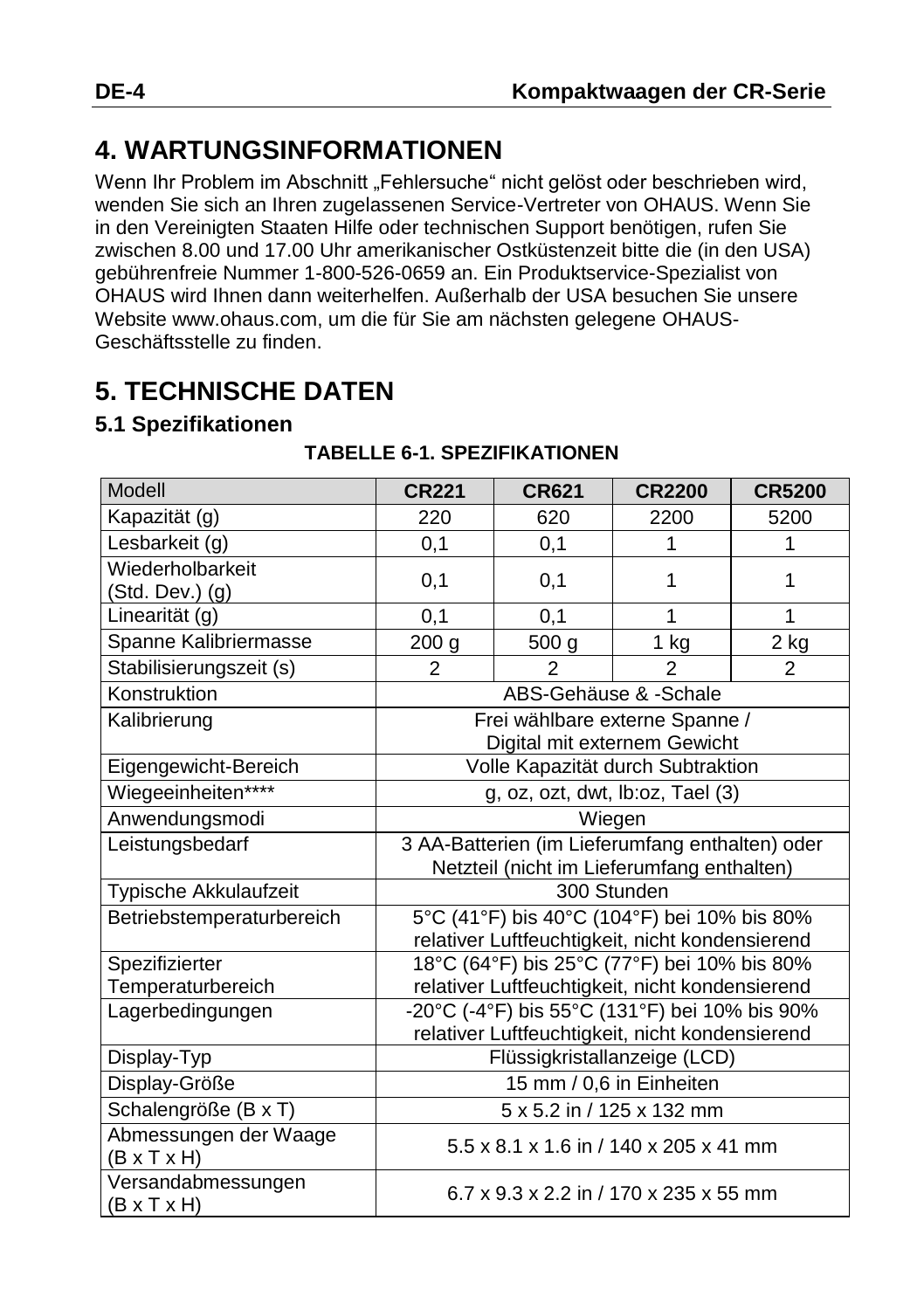| Modell         | <b>CR221</b>                      | <b>CR621</b> | <b>CR2200</b> | <b>CR5200</b> |
|----------------|-----------------------------------|--------------|---------------|---------------|
| Nettogewicht   | $0.4 \text{ kg} / 0.9 \text{ lb}$ |              |               |               |
| Versandgewicht | $0,6$ kg / 1,3 lb                 |              |               |               |

\*\* Die Verfügbarkeit ist abhängig von Modell und Region.

## **5.2 Befolgung**

Befolgung zu den folgenden Standards wird durch die entsprechende Markierung auf dem Produkt angezeigt

| Markierung | Standard                                                                                                                                                                                                                           |
|------------|------------------------------------------------------------------------------------------------------------------------------------------------------------------------------------------------------------------------------------|
|            | Dieses Produkt entspricht den geltenden harmonisierten Normen der<br>EU-Richtlinien 2011/65/EU (RoHS), 2014/30/EU (EMV) und<br>2014/35/EU (LVD). Die EU-Konformitätserklärung ist im Internet<br>unter www.ohaus.com/ce verfügbar. |
|            | EN 61326-1                                                                                                                                                                                                                         |



#### **Entsorgung**

In Übereinstimmung mit den Anforderungen der Europäischen Richtlinie 2002/96 EG über Elektro- und Elektronik-Altgeräte (WEEE) darf dieses Gerät nicht mit dem Hausmüll entsorgt werden. Sinngemäss gilt dies auch für Länder ausserhalb der EU entsprechend den geltenden nationalen Regelungen.

Bitte entsorgen Sie dieses Produkt gemäss den örtlichen Bestimmungen in einer getrennten Sammlung für Elektro- und Elektronikgeräte.

Bei allfälligen Fragen wenden Sie sich bitte an die zuständige Behörde oder den Händler, bei dem Sie dieses Gerät erworben haben.

Bei Weitergabe dieses Gerätes (z.B. für private oder gewerbliche/industrielle Weiternutzung) ist diese Bestimmung sinngemäss weiterzugeben.

Vielen Dank für Ihren Beitrag zum Schutz der Umwelt.

Anweisungen zur Entsorgung in Europa finden Sie unter www.ohaus.com/weee.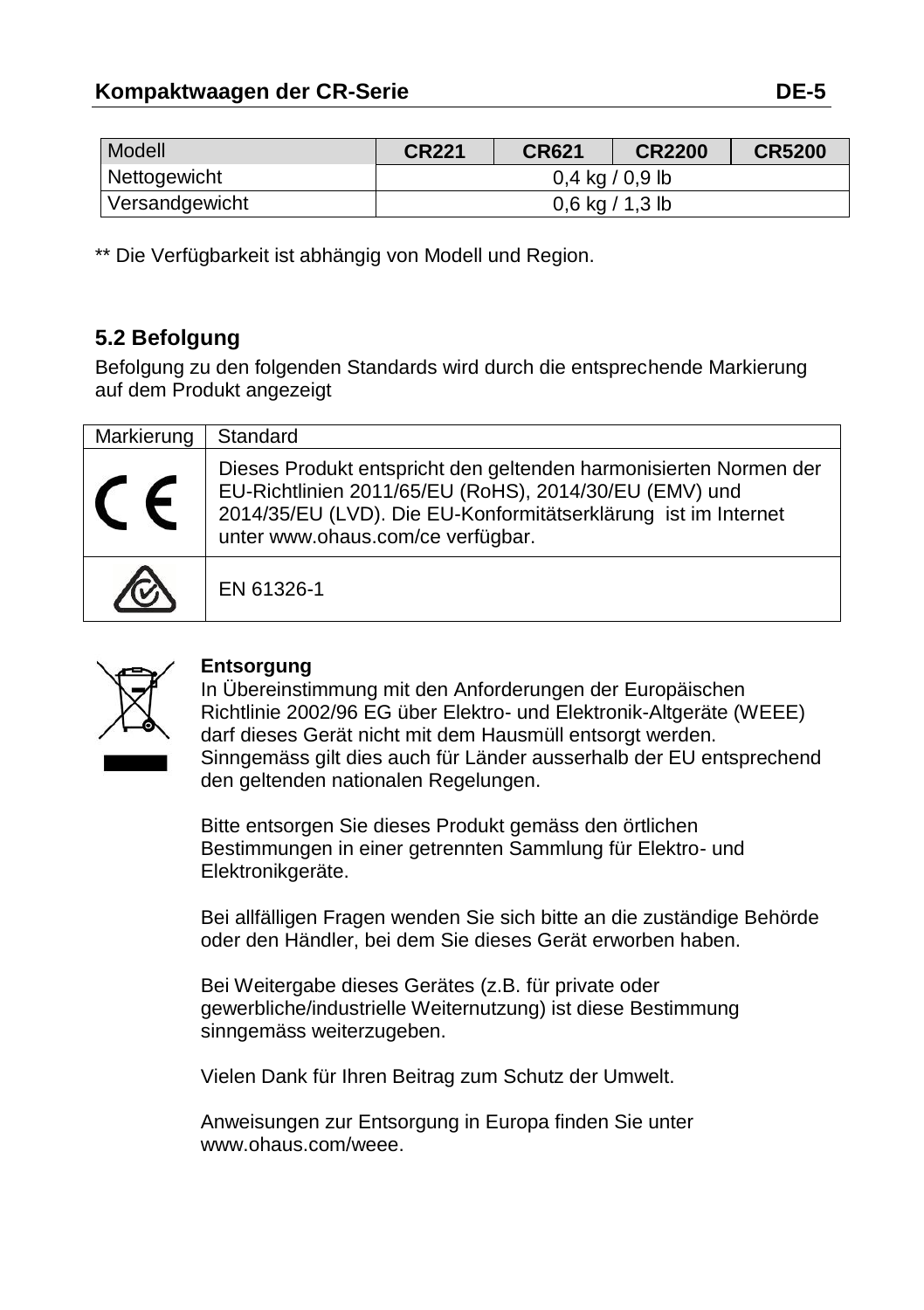#### **Registrierung nach ISO 9001**

Das Managementsystem für die Herstellung dieses Produkts ist nach ISO 9001 zertifiziert.

# **BESCHRÄNKTE GARANTIE**

Auf OHAUS-Produkte wird ab Datum der Auslieferung über die Dauer des Garantiezeitraums hinweg eine Garantie gegen Material- und Herstellungsmängel gegeben. Während des Garantiezeitraums wird OHAUS kostenlos jegliche Komponente(n), die sich als defekt erweist (erweisen), reparieren oder nach eigenem Ermessen ersetzen, wenn das Produkt bei Vorauszahlung der Versandkosten an OHAUS zurückgeschickt wird.

Die Garantie gilt nicht, wenn das Produkt durch einen Unfall oder durch Missbrauch beschädigt wurde, wenn es radioaktiven oder korrodierenden Materialien ausgesetzt wurde, wenn Fremdkörper das Innere des Produkts durchdrungen haben oder wenn es auf Grund einer Reparatur oder Modifikation beschädigt wurde, die nicht von OHAUS durchgeführt wurde. Wenn keine ordnungsgemäß zurückgeschickte Garantieregistrierungskarte vorliegt, beginnt der Garantiezeitraum am Datum der Lieferung an den befugten Händler. OHAUS Corporation gibt keine sonstige ausdrückliche oder stillschweigende Garantie. OHAUS Corporation ist nicht haftbar für irgendwelche Folgeschäden.

Da die Gesetzgebung in Bezug auf Garantien von Bundesstaat zu Bundesstaat und von Land zu Land anders ist, wenden Sie sich bitte an OHAUS oder Ihren örtlichen OHAUS-Händler, wenn Sie weitere Einzelheiten erfahren wollen.

Registrieren Sie Ihre Waage unter *Garantieregistrierung* auf der Website www.ohaus.com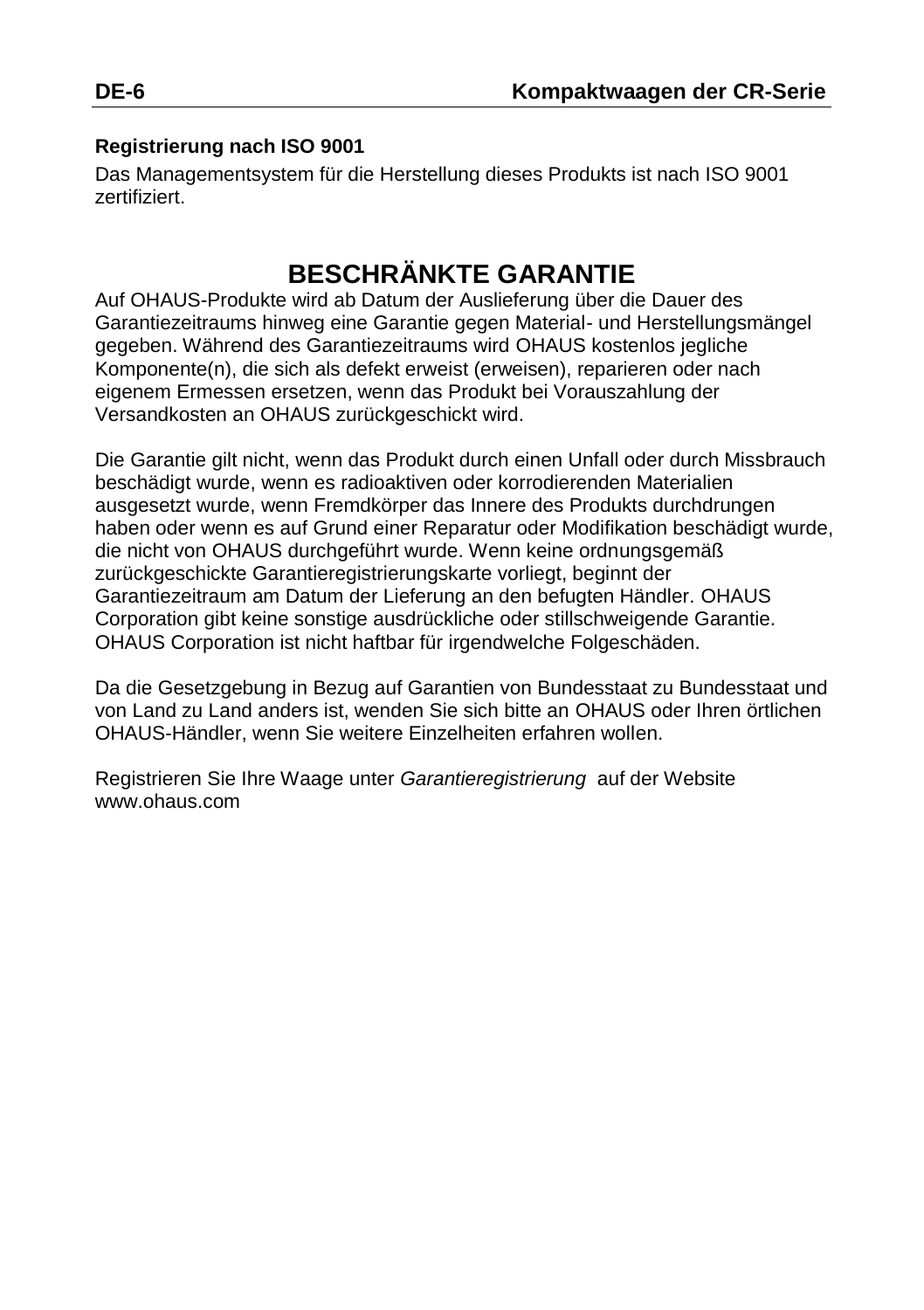# **1. INTRODUZIONE**

Questo manuale contiene le istruzioni riguardanti l'installazione e l'utilizzo delle bilance della serie CR compatta. Leggere il manuale interamente, prima di utilizzare la bilancia.

## **1.1 Precauzioni di sicurezza**

Seguire le precauzioni di sicurezza riportate di seguito:

- Verificare che la tensione d'ingresso dell'adattatore CA corrisponda alla tensione di rete.
- Utilizzare la bilancia solo in luoghi asciutti.
- Per risultati ideali, utilizzare la bilancia alla temperatura ottimale di funzionamento specificata.
- Non utilizzare la bilancia in ambienti difficili o non stabili.
- Utilizzare la bilancia con cura, posizionando delicatamente al centro del vassoio gli oggetti da pesare. Se si evita un uso irregolare della bilancia si contribuirà ad allungarne la durata.
- Uso in ambienti chiusi.
- Se l'apparecchiatura viene utilizzata secondo modalità non specificate dal produttore, la garanzia fornita per l'apparecchiatura potrebbe essere compromessa.

## **1.2. Caratteristiche generali del prodotto**

- **Test di accensione:** quando la bilancia viene accesa, verranno visualizzati per pochi secondi tutti i segmenti del display; per indicare che l'unità si sta azzerando automaticamente. Quando viene visualizzato il simbolo "0", la bilancia è pronta per essere utilizzata.
- **Indicazione di lettura stabile:** quando la lettura è stabile, nell'angolo in basso a sinistra del display verrà visualizzato un asterisco.
- **Sovraccarico:** se il peso supera la capacità della bilancia, sul display sarà visualizzata una "E" e il peso dovrà essere immediatamente rimosso. La bilancia tornerà al normale funzionamento.
- **Funzione Tara:** I valori possono essere progressivamente aggiunti al campione. Premendo il pulsante  $\rightarrow 0^{\infty}$  (Acceso/zero spento), il display

 $+0$  $\leftarrow$ <sup>0</sup>

della bilancia si azzera. Dopo l'aggiunta di altra massa , premere (Acceso/zero spento) per azzerare nuovamente la bilancia. È possibile aggiungere altra massa fino alla capacità della bilancia.

 **Valori negativi:** quando si rimuove un carico dalla bilancia, qualunque valore precedentemente azzerato sarà visualizzato come numero negativo. Per tornare al normale funzionamento, i valori azzerati possono essere

annullate premendo  $\rightarrow 0e^{i\theta}$  (Acceso/zero spento).

 **Indicazione di batteria in esaurimento:** sul display verrà visualizzato "Lo" quando la batteria è quasi scarica e va cambiata.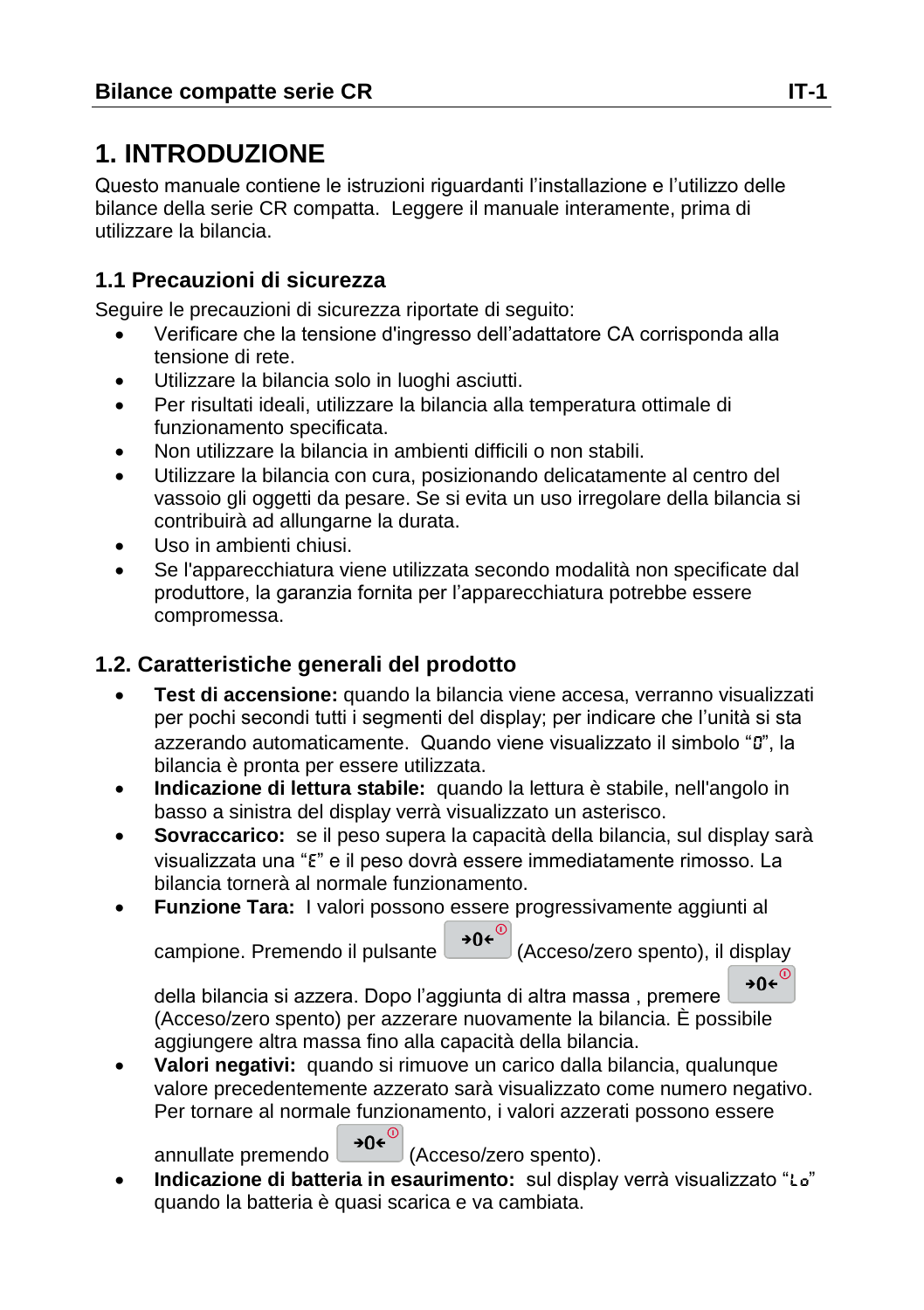**Spegnimento automatico:** per allungare la durata della batteria, la bilancia si spegne automaticamente dopo circa quattro minuti di inattività. Questa funzione è attiva solo durante il funzionamento a batteria.

# **2. INSTALLAZIONE**

## **2.1 Proctection di trasporto (solo modello da 0.1 g)**

Rimuovere l'inserto protettivo in plastica per il trasporto. Conservare l'inserto in plastica per garantire un trasporto sicuro.



## **2.2 Alimentazione**

Alimentare la bilancia con un adattatore di rete CA (non incluso) o 3 batterie AA.

#### **Installazione della batteria**

Rimuovere il coperchio della batteria nella parte inferiore della bilancia e installare le tre batterie "AA" nel compartimento, come indicato. Non esercitare una forza eccessiva e non premere sul vassoio di pesa. Riposizionare il coperchio della batteria.

#### **Connessione di alimentazione CA**

Collegare l'alimentatore di rete (non incluso) alla presa d'ingresso dell'alimentazione, nella parte posteriore della bilancia. Inserire l'alimentatore di rete in una presa di alimentazione correttamente messa a terra.

La base della bilancia è predisposta per essere sistemata in pila. Nota: non impilare più di 4 bilance.

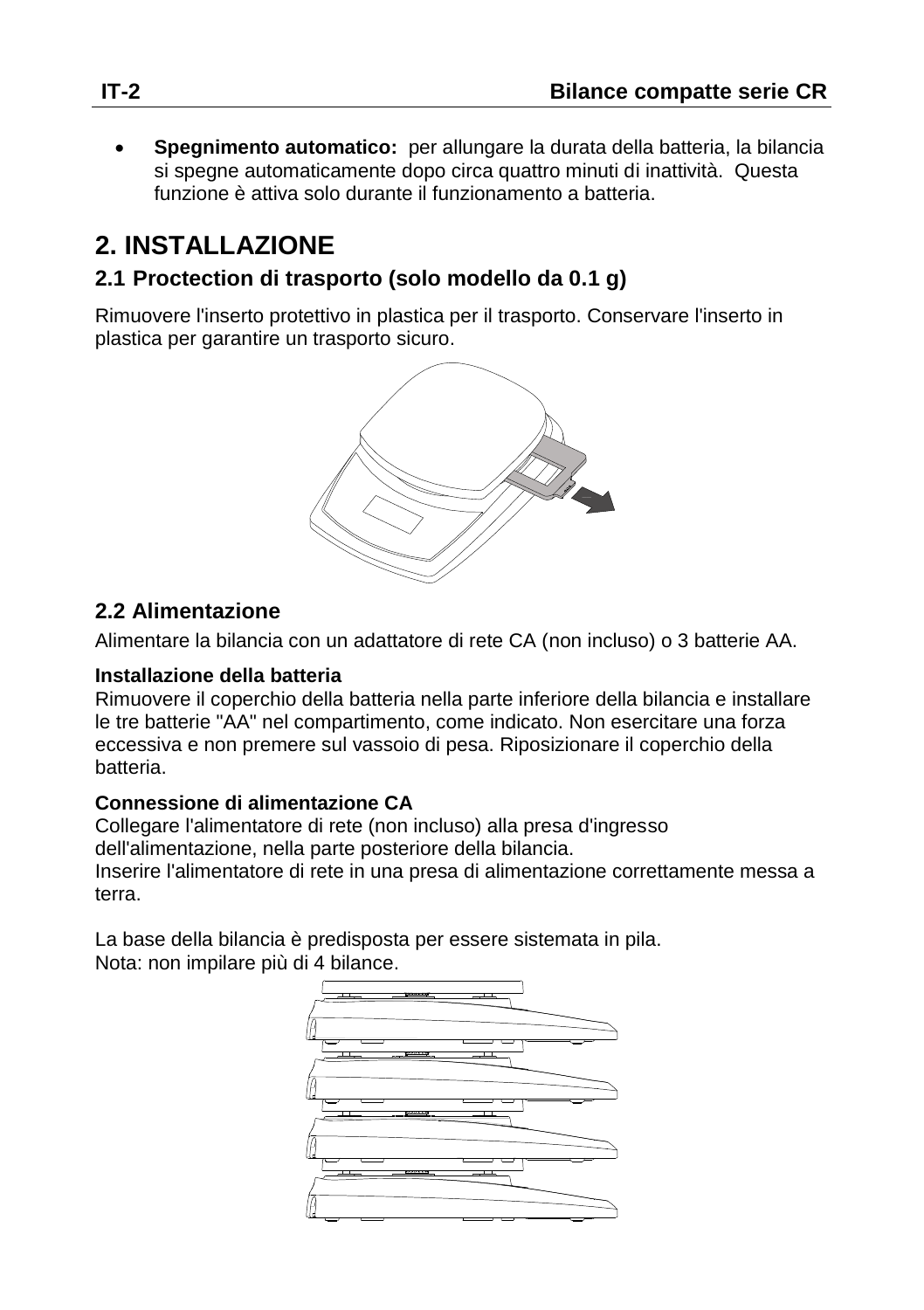# **3. FUNZIONAMENTO**

## **3.1 Tastiera a due pulsanti**

- ⊸∩⊷ (Acceso/Zero spento): premendo questo tasto la bilancia si accende. Questo stesso tasto attiva il comando "zero" se la bilancia è accesa. Tenere premuto questo tasto per tre secondi per spegnere la bilancia.
- (UNITÀ/Taratura): premere questo pulsante per modificare l'unità di pesa. Tenere premuto il pulsante per avviare la taratura.

## **3.2 Taratura**

Per risultati ottimali, tarare la bilancia a intervalli regolari. Questo è importante soprattutto nel caso in cui la bilancia venga utilizzata per periodi lunghi.

I pesi di taratura non vengono forniti con la bilancia.

- $\bullet$  Tenere premuto il pulsante  $\Box$  I (Taratura unità) per avviare il processo di taratura. Sul display verrà visualizzato CAL.
- Il processo di taratura può essere interrotto spegnendo la bilancia.
- Premere il pulsante (30<sup>+0+</sup>) (Acceso\Zero spento) per caricare lo 0. Sul display viene visualizzata una -C- mentre la bilancia fissa lo zero.
- Sul display viene visualizzato C xxx in cui xxx è la taratura del peso in grammi.
- Posizionare il peso di taratura appropriato sulla piattaforma.
- Premere il pulsante  $\rightarrow 0^e$  (Acceso/Zero spento).
- Sul display viene visualizzato -C- mentre la bilancia memorizza il segnale del punto di taratura.
- Dopo la taratura il display tornerà alla normale modalità di pesa.

Verrà visualizzato il messaggio CAL E nel caso in cui il procedimento di taratura non sia stato eseguito correttamente, oppure in caso di utilizzo del peso sbagliato.

# E BLI

# $-\Gamma$  -







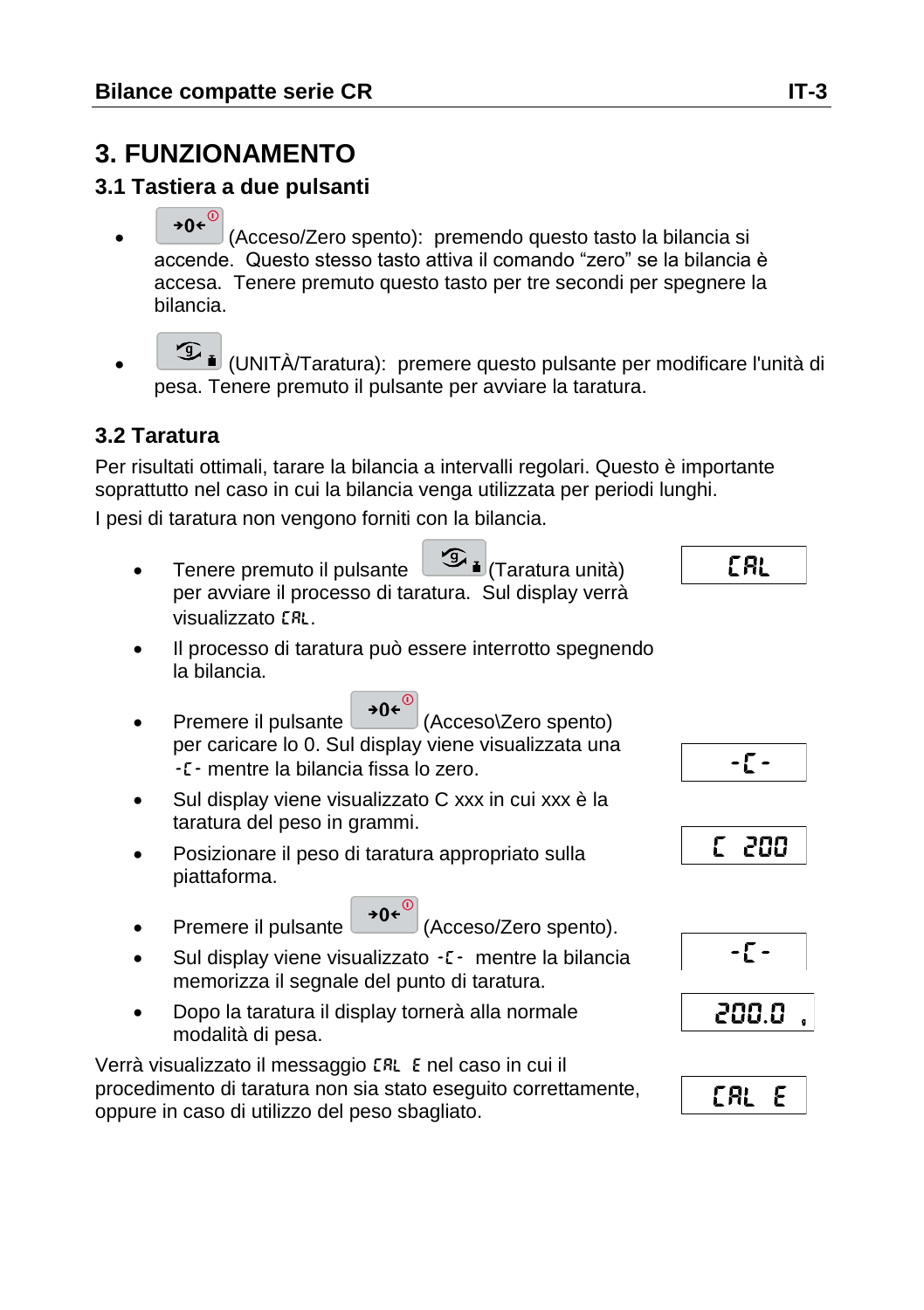# **4. INFORMAZIONI RELATIVE ALL'ASSISTENZA**

Se la sezione Individuazione guasti non risolve o non descrive il problema incontrato, contattare l'assistenza tecnica autorizzata OHAUS. Per l'assistenza negli Stati Uniti, chiamare il numero verde USA 800-526-0659 tra le 8.00 e le 17.00 EST (ora della costa orientale degli Stati Uniti). Il personale specializzato addetto alla manutenzione sarà disponibile per l'assistenza. Fuori dagli Stati Uniti, consultare il nostro sito Web, www.ohaus.com, per individuare l'ufficio OHAUS più vicino.

# **5. DATI TECNICI**

#### **5.1 Specifiche tecniche**

| <b>Modello</b>                                       | <b>CR221</b>                                                                          | <b>CR621</b>   | <b>CR2200</b>  | <b>CR5200</b>  |  |
|------------------------------------------------------|---------------------------------------------------------------------------------------|----------------|----------------|----------------|--|
| Capacità                                             | 220                                                                                   | 620            | 2200           | 5200           |  |
| Leggibilità (g)                                      | 0.1                                                                                   | 0.1            | 1              | 1              |  |
| Ripetibilità (Dev. Standard) (g)                     | 0.1                                                                                   | 0.1            | 1              | 1              |  |
| Linearità (q)                                        | 0.1                                                                                   | 0.1            | 1              | $\mathbf{1}$   |  |
| Intervallo Peso Calibrazione                         | 200 g                                                                                 | 500 g          | $1$ kg         | 2 kg           |  |
| Tempo di stabilizzazione (s)                         | $\overline{2}$                                                                        | $\overline{2}$ | $\mathfrak{p}$ | $\overline{2}$ |  |
| Costruzione                                          | ABS housing & pan                                                                     |                |                |                |  |
| Calibrazione                                         | Intervallo esterno selezionabile dall'utente / digitale con<br>peso esterno           |                |                |                |  |
| Intervallo taratura                                  | Capacità piena per sottrazione                                                        |                |                |                |  |
| Unità di pesatura**                                  | g, oz, ozt, dwt, lb:oz, taels (3)                                                     |                |                |                |  |
| Modalità applicative                                 | Pesatura                                                                              |                |                |                |  |
| Requisiti alimentazione                              | 3 batterie AA (Incluse) o Adattatore CA (Non incluso)                                 |                |                |                |  |
| Ciclo di vita tipico della batteria                  | 300 ore                                                                               |                |                |                |  |
| Intervallo di temperatura di<br>esercizio            | 5°C (41°F) to 40°C (104°F) a 10% fino all' 80% di<br>umidità relativa, senza condensa |                |                |                |  |
| Intervallo temperatura                               | 18°C (64°F) a 25°C (77°F) a 10% fino all' 80% di umidità                              |                |                |                |  |
| specificato                                          | relativa, senza condensa                                                              |                |                |                |  |
| Condizioni di stoccaggio                             | -20°C (-4°F) a 55°C (131°F) a 10% fino al 90% di<br>umidità relativa, senza condensa  |                |                |                |  |
| Tipo di display                                      | Display a cristalli liquidi (LCD)                                                     |                |                |                |  |
| Dimensioni del display                               | 15 mm / 0.6 in cifre                                                                  |                |                |                |  |
| Dimensioni piatto (W x D)                            | 5 x 5.2 in / 125 x 132 mm                                                             |                |                |                |  |
| Dimensioni della bilancia<br>$(W \times D \times H)$ | 5.5 x 8.1 x 1.6 in / 140 x 205 x 41 mm                                                |                |                |                |  |
| Dimensioni imballaggio<br>$(W \times D \times H)$    | 6.7 x 9.3 x 2.2 in / 170 x 235 x 55 mm                                                |                |                |                |  |
| Peso netto                                           | $0.4$ kg / 0.9 lb                                                                     |                |                |                |  |
| Peso imballaggio                                     | $0.6$ kg $/ 1.3$ lb                                                                   |                |                |                |  |

#### **TABELLA 6-1. SPECIFICHE.**

\*\* Disponibilità dipendente da modello e regione.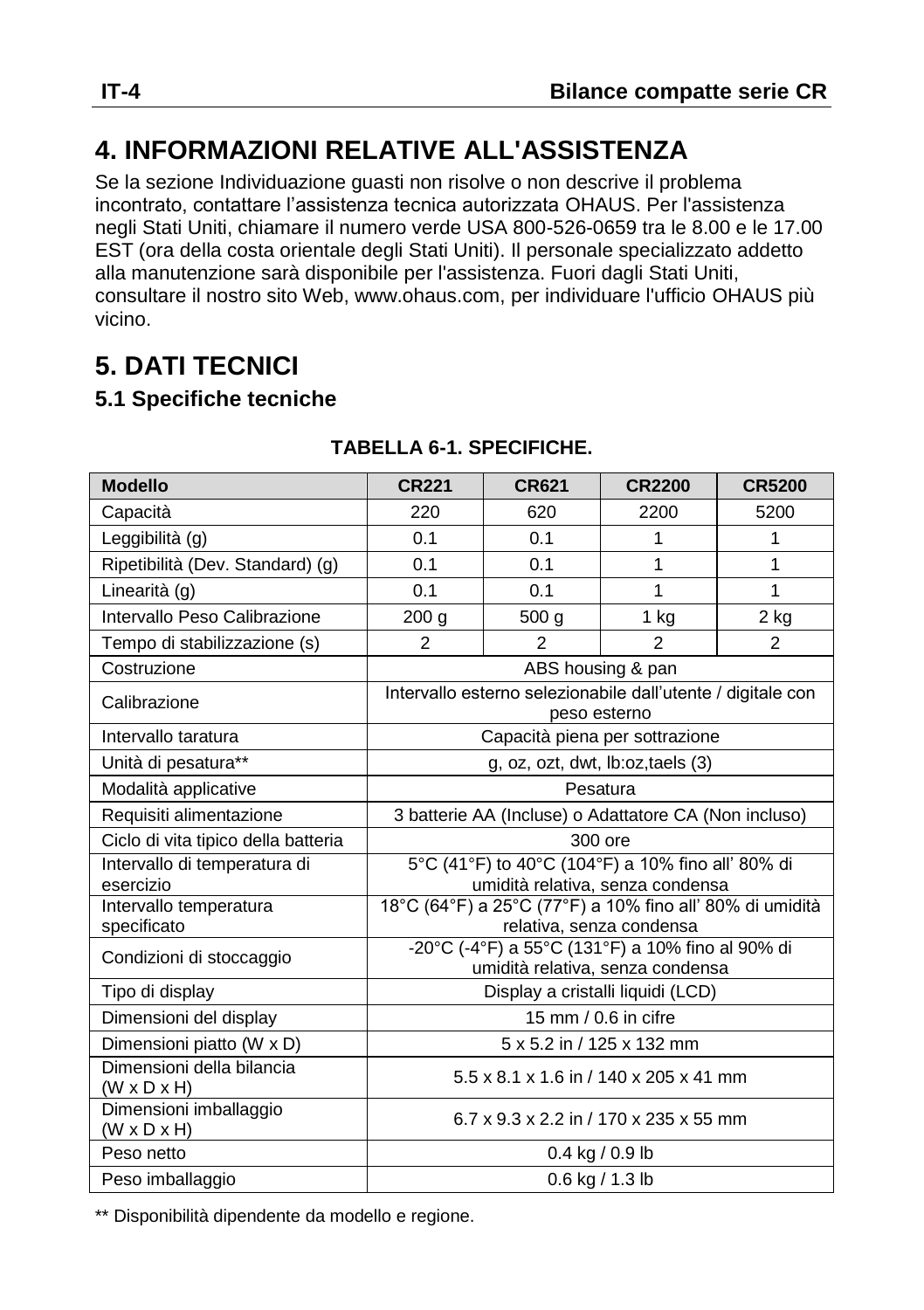## **5.2 Conformità**

La conformità ai seguenti campioni è indicata dal contrassegno corrispondente sul prodotto

| Marchio | Standard                                                                                                                                                                                                                                          |
|---------|---------------------------------------------------------------------------------------------------------------------------------------------------------------------------------------------------------------------------------------------------|
|         | Questo prodotto è conforme alle norme armonizzate applicabili delle<br>direttive comunitarie 2011/65/UE (RoHS), 2014/30/UE (EMC) e<br>2014/35/UE (LVD). La dichiarazione di conformità CE è disponibile<br>online all'indirizzo www.ohaus.com/ce. |
|         | EN 61326-1                                                                                                                                                                                                                                        |

| <b>Smaltimento</b><br>In conformità a quanto stabilito dalla Direttiva Europea 2002/96 CE in<br>materia di apparecchi elettrici ed elettronici (RAEE), questo strumento<br>non può essere smaltito come i normali rifiuti. Tale presupposto resta<br>valido anche per i Paesi al di fuori dei confini della UE, conformemente<br>alle norme nazionali in vigore. |
|------------------------------------------------------------------------------------------------------------------------------------------------------------------------------------------------------------------------------------------------------------------------------------------------------------------------------------------------------------------|
| Si prega quindi di smaltire questo prodotto separatamente e in modo<br>specifico secondo le disposizioni locali relative alle apparecchiature<br>elettriche ed elettroniche.                                                                                                                                                                                     |
| Per qualsiasi chiarimento, rivolgersi agli enti preposti o al rivenditore<br>dell'apparecchiatura stessa.                                                                                                                                                                                                                                                        |
| In caso di cessione dello strumento (per es. per ulteriore utilizzo privato<br>o aziendale/industriale), si prega di comunicare anche questa<br>disposizione.                                                                                                                                                                                                    |
| Si ringrazia per il contributo alla tutela dell'ambiente.                                                                                                                                                                                                                                                                                                        |
| Per le istruzioni relative allo smaltimento in Europa, fare riferimento a<br>www.ohaus.com/weee.                                                                                                                                                                                                                                                                 |

#### **Registrazione ISO 9001**

Il sistema di gestione che disciplina la produzione di questa apparecchiatura è certificato ISO 9001.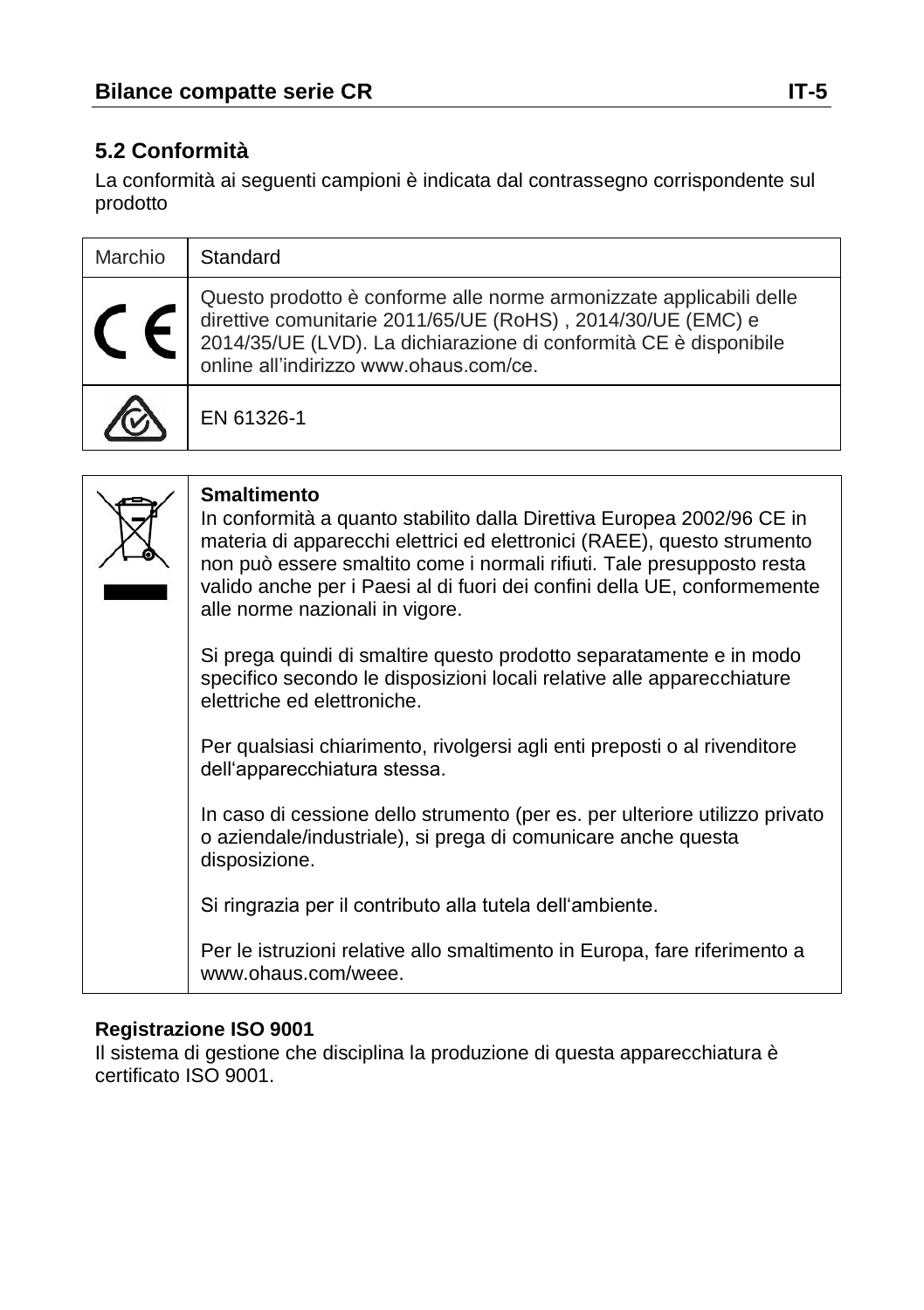# **GARANZIA LIMITATA**

I prodotti OHAUS sono garantiti da difetti nel materiale e nell'esecuzione a partire dalla data di consegna per tutta la durata del periodo di garanzia. Durante il periodo di garanzia, la OHAUS riparerà o, a suo giudizio, sostituirà ogni componente che risulterà essere difettoso gratuitamente, purché il prodotto venga restituito, nolo anticipato, alla OHAUS.

Tale garanzia non si applica nel caso in cui il prodotto sia stato danneggiato accidentalmente o per cattivo utilizzo, esposto a materiale radioattivo o corrosivo, abbia del materiale estraneo al suo interno, o sia danneggiato come conseguenza dell'assistenza o di un intervento di modifica da parte di personale diverso da quello della OHAUS. Dietro debito invio della scheda di garanzia, il periodo di garanzia decorrerà a partire dalla data di spedizione al rivenditore autorizzato. Non viene data altra garanzia espressa o implicita da parte della OHAUS Corporation. La OHAUS Corporation non sarà ritenuta responsabile di qualsiasi danno conseguente.

Poiché la legislazione di garanzia è diversa da stato a stato e da paese a paese, si prega di contattare la OHAUS o il vostro rivenditore autorizzato OHAUS per ulteriori dettagli.

Registrare la bilancia in *Warranty Registration* ( Registrazione Garanzia) all'indirizzo www.ohaus.com